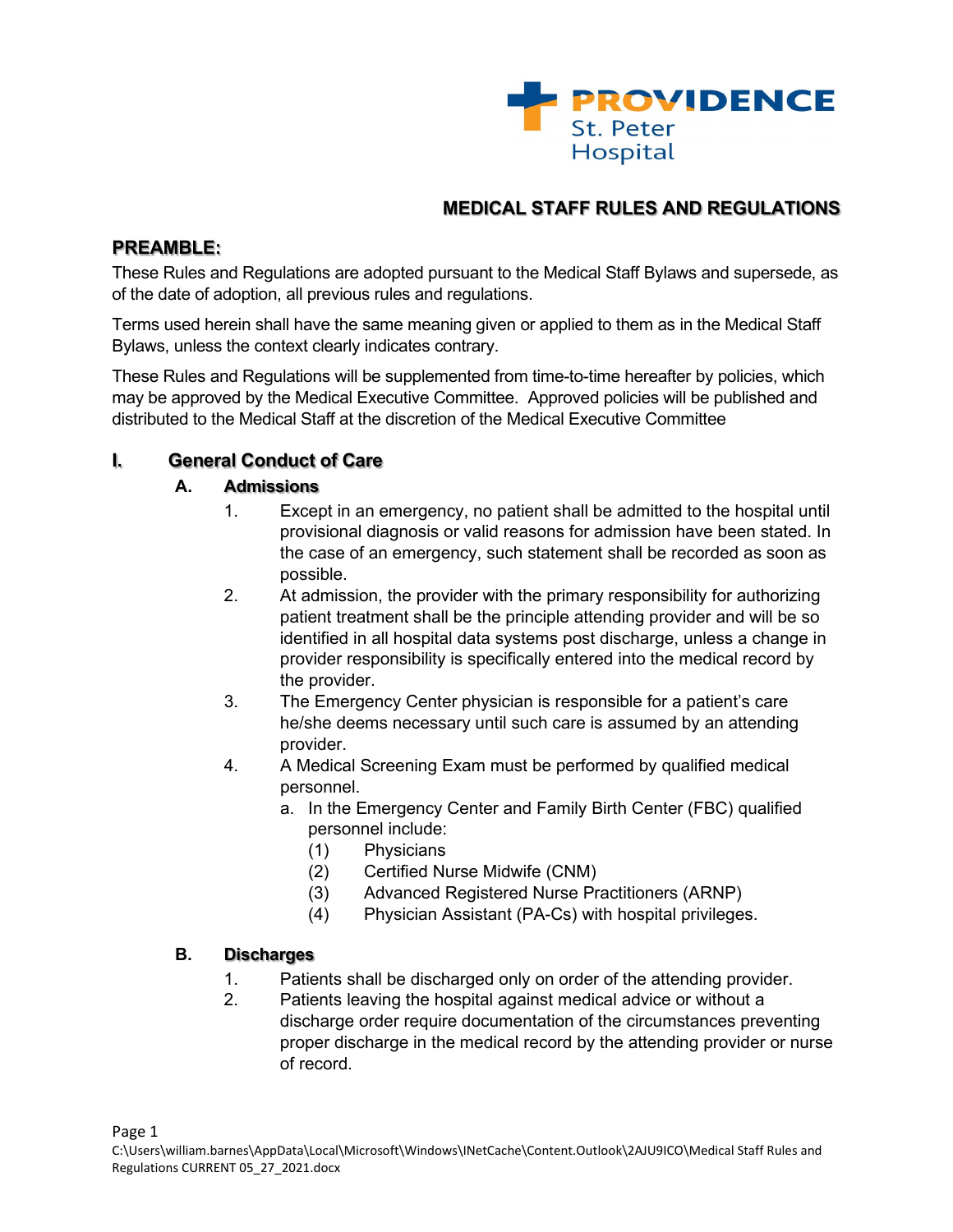3. A Discharge-Against-Medical Advice from may be used for the required documentation and should be signed by the patient, patient's family or defined legal representative whenever possible.

# **C. Hospital Care**

- 1. The principle attending provider of record or their delegate must evaluate their inpatient at least once per calendar day, except as defined otherwise within these Medical Staff Rules and Regulations.
- 2. For medically stable, long length of stay (LLOS) patients who remain hospitalized for an extended period of time because of logistical, legal or social reasons, daily rounding may not be medically necessary. For such patients, the principle attending provider of record or their delegate may determine the frequency of rounding which will not exceed seven (7) days (i.e. weekly rounding).
	- a. Examples of medical stable (LLOS) patient include, but are not limited to patients with difficulty managing activities of daily living, requiring assistance with medication management, and/or some type of cognitive impairment.
	- b. Utilization Management and Care Management will review the LLOS list and determine patient eligibility with the provider.
		- 1. The determination of patient eligibility will be documented within the Electronic Medical Record (EMR).
	- c. The principle attending provider or their delegate will be available 24 hours per day, seven (7) days per week to respond to any acute issues that may arise.
	- d. Rounding may be more frequent if medical issues arise.
	- e. An interim transfer of care summary will be noted in the Electronic Medical Record (EMR). This summary will outline the hospital course and the on-going treatment plan of the patient.
- 3. Providers must designate appropriate coverage for their patients when not available.
- 4. The transfer of patient care from one provider to another requires agreement by both parties and must be documented in the medical records. On call coverage does not constitute transfer of care.
	- a. The transferring provider is responsible for identifying and contacting the receiving provider prior to transfer of care responsibilities.
	- b. The accepting provider will document acceptance in the medical record.
	- c. In the event that the current attending provider cannot find an accepting providers, the Chief Medical Officer or Medical Staff President may provide assistance.
- 5. If a patient wishes to dismiss their current attending provider, it is the patient's responsibility to identify an accepting provider.
	- a. The accepting provider will document acceptance in the Electronic Medical Record (EMR).
	- b. In the event that the patient cannot find an accepting provider, the Chief Medical Officer or Medical Staff President may provide assistance.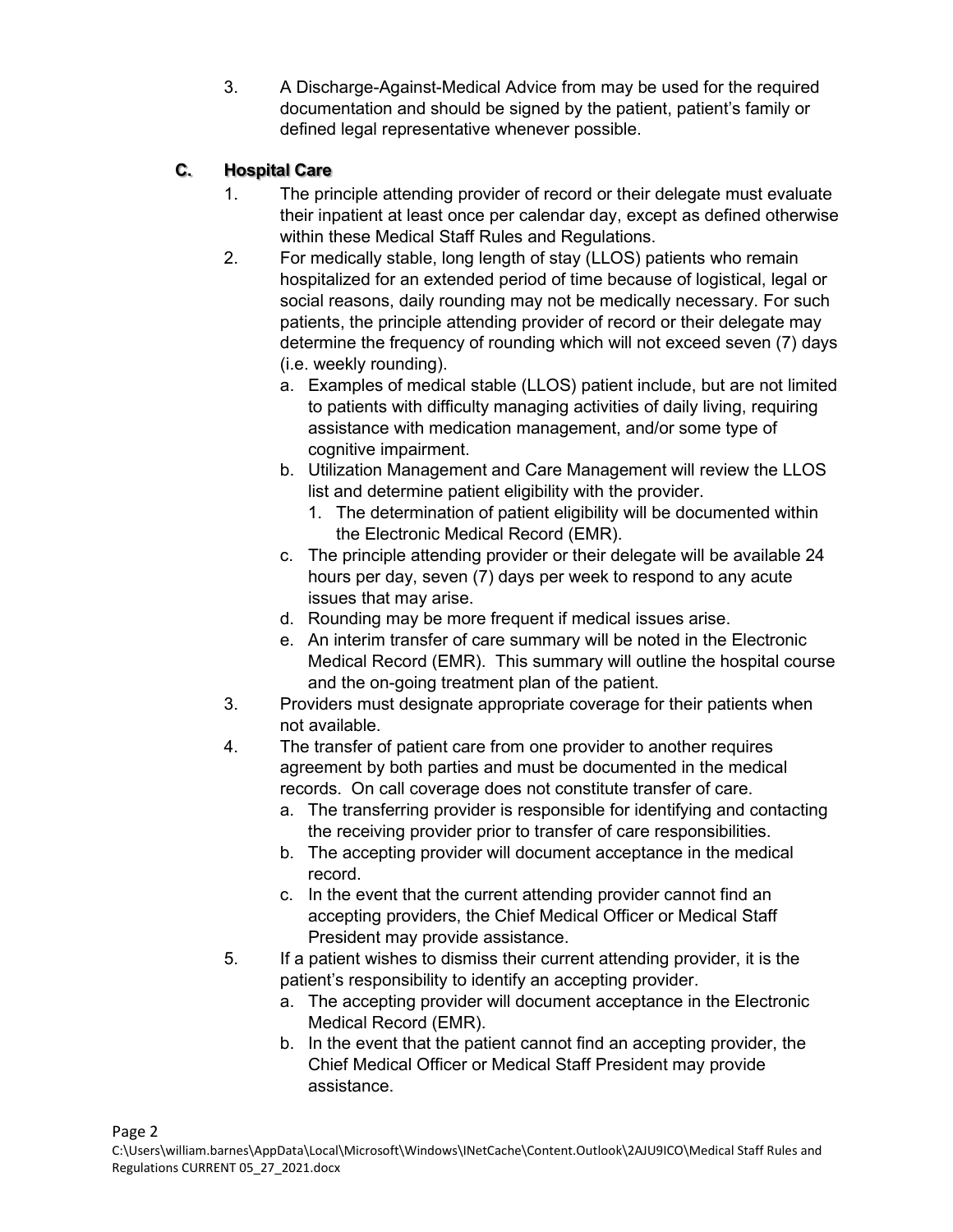- 6. Patient Restraints/Seclusion will be carried out in accordance with the Hospital's Restraints/Seclusion Policy.
- 7. The Medical Staff adopts and endorses the Washington State Medical Quality Assurance Commission Policy/Procedure "Self-Treatment or Treatment of Immediate Family Members."
- 8. All patients transferred between the inpatient psychiatric service and any inpatient services must have two distinct hospital accounts. Discharge and readmission of patients transferred between these services is necessary. Each hospital account involved in the transfer must have a history and physical and discharge summary.

## **D. Consultations**

- 1. Consultation request required provider-to-provider communication.
- 2. The consultant or their designee is expected to complete consultations requested within 24 hours.

# **E. Orders**

# **General Orders**

- 1. With the exception of downtime episodes, all orders for hospital inpatients, observation patients, extended outpatient and patients in the emergency department shall be entered into the Electronic Medical Record (EMR).
- 2. Written orders are discouraged and must be printed legibly and include the provider's printed name and abbreviation of his/her degree trailing his/her signature.
	- a. All written orders require a signature followed by provider's abbreviated degree and must include the date and time signed.
- 3**.** Orders to resume previous orders are not acceptable. Medication reconciliation and review of existing orders are required when patients are transferred out of the ICU and for post-operative transfers.
- 4. The Medical Executive Committee delegates clinical order set development, review, revision and approval to Providence Health & Services System (PH&S) and affiliate clinical expert collaboration groups, such as Clinical Program services, Institute focus groups and Clinical Decision teams. Clinical provider guidelines and standardized order sets are considered approved by the medical staff upon approval by designated review expert groups. When new/revised order sets have been approved, PH&S is responsible to communicate these updates to clinical caregivers. If the Medical Executive Committee has concerns or feedback regarding order sets, the Medical Executive Committee or designate can communicate with clinical expert collaboration leaders for consideration.
- 5. Medical Staff Members without Privileges may order outpatient infusion services within the scope of their licensure and specialty.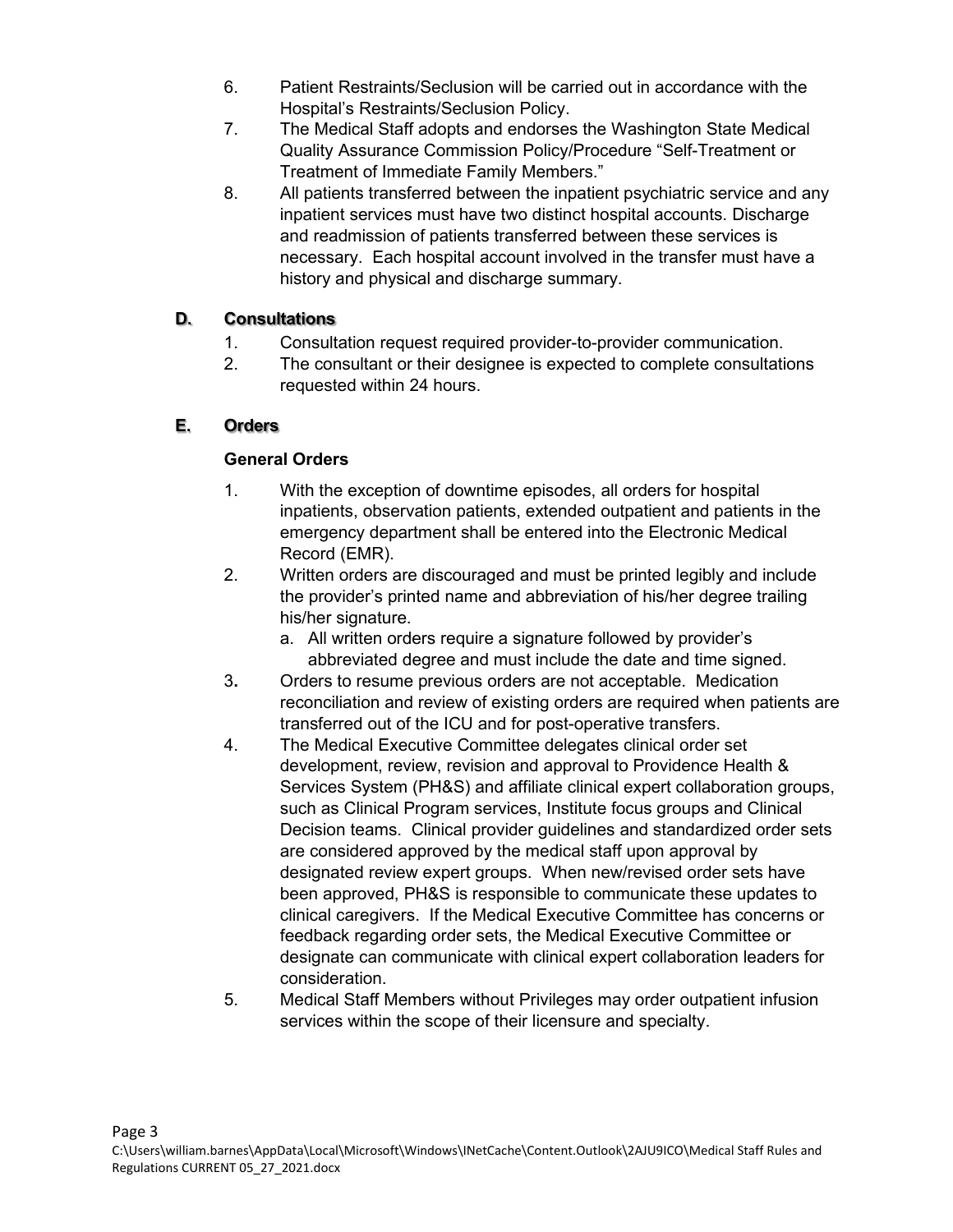#### **Verbal Orders**

- 1. A verbal order is an order for treatment given while the provider is in the patient care area.
- 2. Verbal orders are limited to urgent or emergency situations in which immediate EMR entry is not possible without adversely impacting patient care.
- 3. Verbal orders will be confined to diagnostics or treatments required to care for the immediate needs of the patient.
- 4. Verbal orders must be entered into the EMR by the individual accepting the order who will read back the order to the provider for confirmation.
- 5. The ordering provider or designee shall sign a verbal order within timelines defined by regulatory standards.
- 6. Verbal orders for chemotherapy will not be accepted.

## **Telephone Orders**

- 1. A telephone order is an order dictated over the telephone.
- 2. Orders dictated over the telephone must be entered into the EMR and include the name of the ordering provider and a signature from the authorized person transcribing the order. The authorized person transcribing the order will read back the order to the provider for confirmation.
- 3. The ordering provider or designee shall sign a telephone order within timelines defined by regulatory standards.

# **Acceptance of Verbal or Telephone Orders**

- 1. The following are authorized to accept verbal orders or telephone orders within the scope of practice defined by their licensure, certification and/or job description:
	- a. Registered nurses
	- b. Licensed practical nurses
	- c. Registered dieticians
	- d. Respiratory therapists
	- e. Pharmacists
	- f. Laboratory staff (Lab assistant II, MLT and MT)
	- g. Occupational therapists
	- h. Speech language pathologists
	- i. Radiologic technologists
	- j. Ultrasound technologists
	- k. Nuclear medicine technologists
	- l. MRI technologists
	- m. Cardiovascular technologists
	- n. Physical therapists
	- o. Electrophysiology technologists
	- p. Health unit coordinators (for diet, activity and isolation orders ONLY)
	- q. Master Social Work (MSW) (for orders related to discharge planning and admission status ONLY).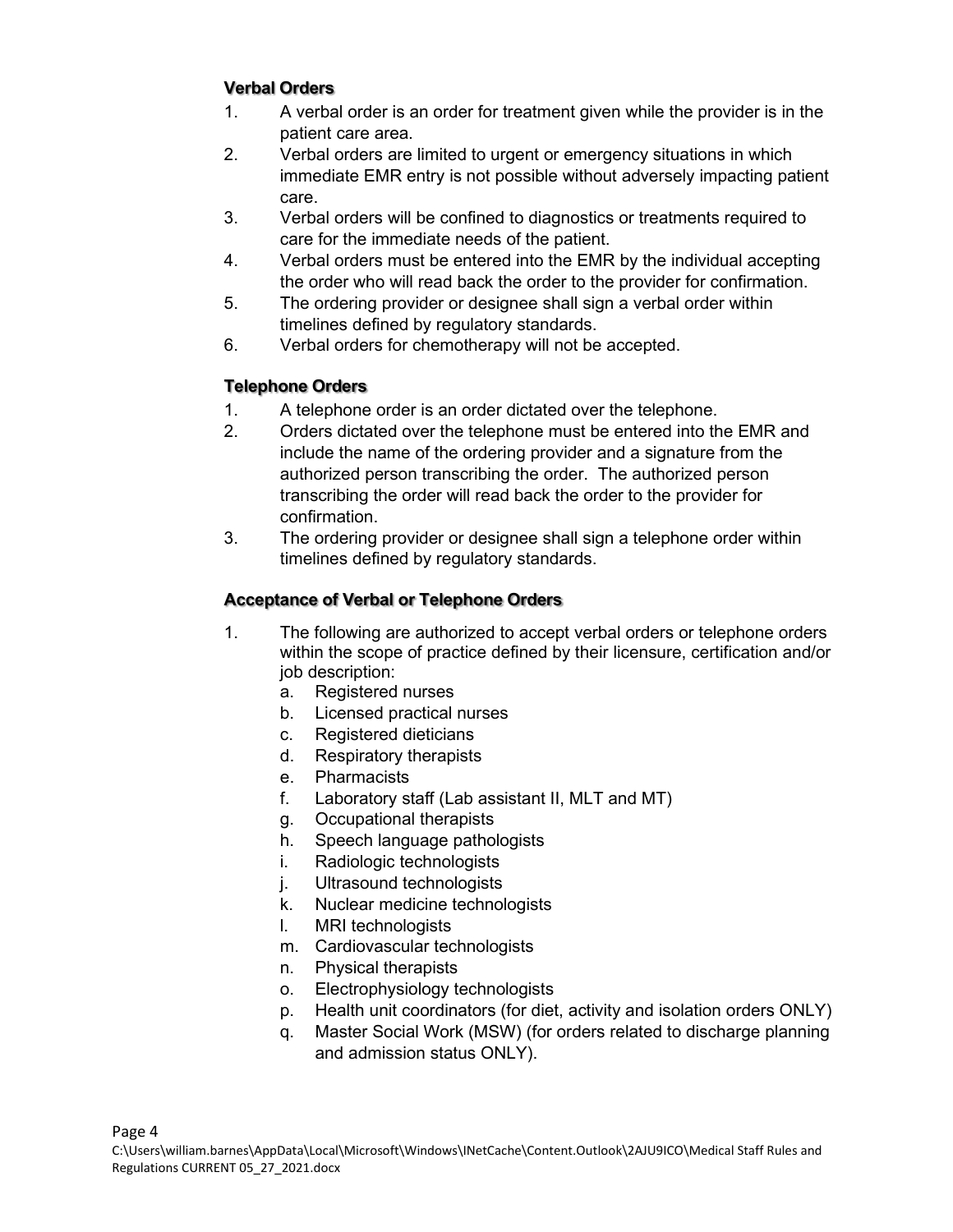# **F. Patient Consents**

- 1. Provider shall be responsible for obtaining a properly-executed informed consent in which the patient is provided with identification and explanation of the following:
	- a. The nature and character of the proposed procedure(s) or treatment(s);
	- b. The anticipated results of proposed procedure(s) or treatment(s);
	- c. Recognized alternative forms of procedure(s) or treatment(s), including non-treatment of the patient;
	- d. The risks and benefits of alternative to treatment and non-treatment;
	- e. Anticipated benefit(s), recognized serious risk and possible complications.
- 2. Informed consent is required for procedures that are complex, invasive, and/or involve the risk of serious injury (e.g. blood transfusions, chemotherapy, surgery, anesthesia or analgesia, or non-routine diagnostic procedures such as myelograms, arteriograms, pyelograms, etc.).
- 3. Informed consent is the responsibility of the provider performing the procedure. It may be obtained by another provider ONLY if that provider is privileged to perform the procedure.

# **G. Documentation**

## **General Principles**

- 1. The principle attending provider is responsible for the completion of the patient's medical record, unless changes in provider responsibility are specifically entered into the medical record by the principle attending provider.
	- a. When the principle attending provider is not clearly identified, the provider conducting the first definitive procedure, or the provider providing definitive treatment to the hospitalized patient for three days or greater will be the designated principle attending provider.
	- b. Providers that feel this designation has been made in error may appeal to the Medical Staff President or their designee.
- 2. The Medical Staff President of designee has the authority to close an incomplete medical record/medical record delinquency.
- 3. The definition of an incomplete record is defined within the Medical Staff Delinquent Medical Records Policy.

## **History and Physicals (H&P's)**

- 1. A complete history and physical exam include the following:
	- a. History of present illness;
	- b. Co-morbid conditions;
	- c. Review of systems;
	- d. Any pertinent social history;
	- e. Current medications including doses;
	- f. Medication allergies;
	- g. Physical exam appropriate for the patient's condition;
	- h. Assessment and plan.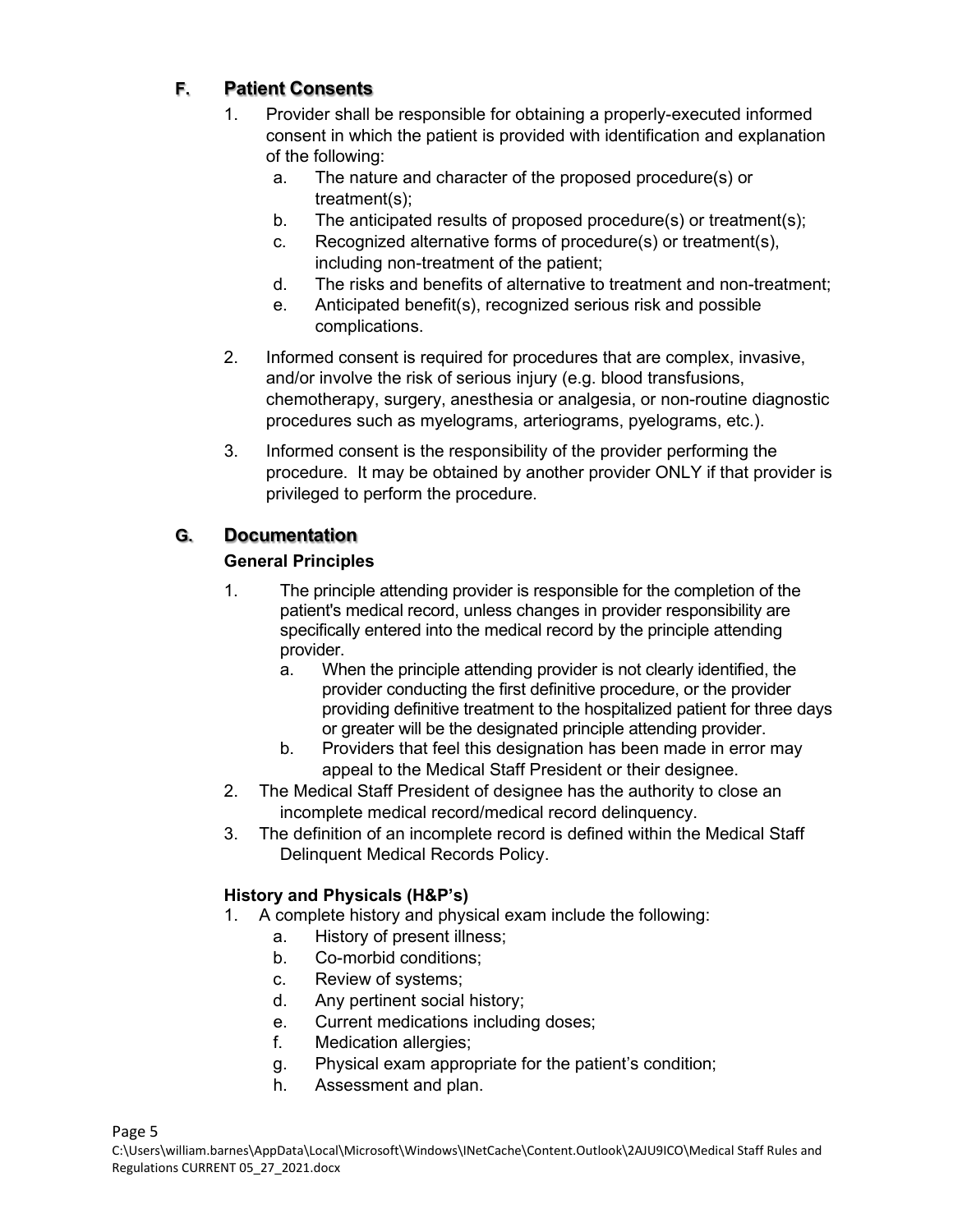- 2. A complete admission history and physical examination is required in the medical record within 24 hours of admission for inpatient services and prior to any procedure or surgery unless patient emergency.
	- a. For obstetrical patients, a prenatal record within 30 days with an interval surgery, unless a delay note is required documentation for inpatient services and prior to any procedure or in providing anesthesia/epidural would be detrimental to the patient
	- b. For obstetrical patients, a prenatal record documented within 30 days of admission or registration plus an interval note outlining any changes in condition or medications is required documentation for inpatient services and prior to any procedure or surgery, unless a delay in providing anesthesia/epidural would be detrimental to the patient.
- 3. A history and physical examination is valid for one year of encounters for ongoing outpatient infusion therapies including, but not limited to, blood transfusions or medication infusions.
- 4. A pre-procedural H&P may be legibly handwritten.
- 5. An H&P may be completed by a Level II Provider Extender with appropriate privileges.
- 6. A pre-procedural H&P may be accepted from a non-PSPH affiliated medical staff provider under the following circumstances:
	- a. The PSPH-affiliated provider accepts the H&P as their own.
	- b. The acceptance of a non-PSPH affiliated provider's H&P validates that all the requirements of a complete H&P are present in accordance with the requirements defined within Medical Staff Bylaws and Medical Staff Rules and Regulations.
	- c. By acceptance of a non-affiliated provider's H&P, the PSPH-affiliated provider verifies the accuracy of the information contained in the H&P.
	- d. The PSPH-affiliated provider appropriate updates the H&P in accordance with the requirements defined within Medical Staff Bylaws and Medical Staff Rules and Regulations.
- 7. In the case of a birth and death of a pre-viable fetus, the H&P will be comprised of a brief note that documents the circumstances of birth, gestational age, time of birth and time of death in the infant's chart. This document will also serve as the death note.

## **Pre-procedural H&P's**

- 1. A complete H&P **is not required** for patients undergoing procedures that do not require moderate sedation or anesthesia services. However, documentation within the electronic medical record must include all of the following:
	- a. Current medications and dosages
	- b. Any known allergies
	- c. Post procedural note
- 2. A complete H&P **is required** for patients undergoing procedures that require moderate sedation or anesthesia services. The required H&P components include all of the following: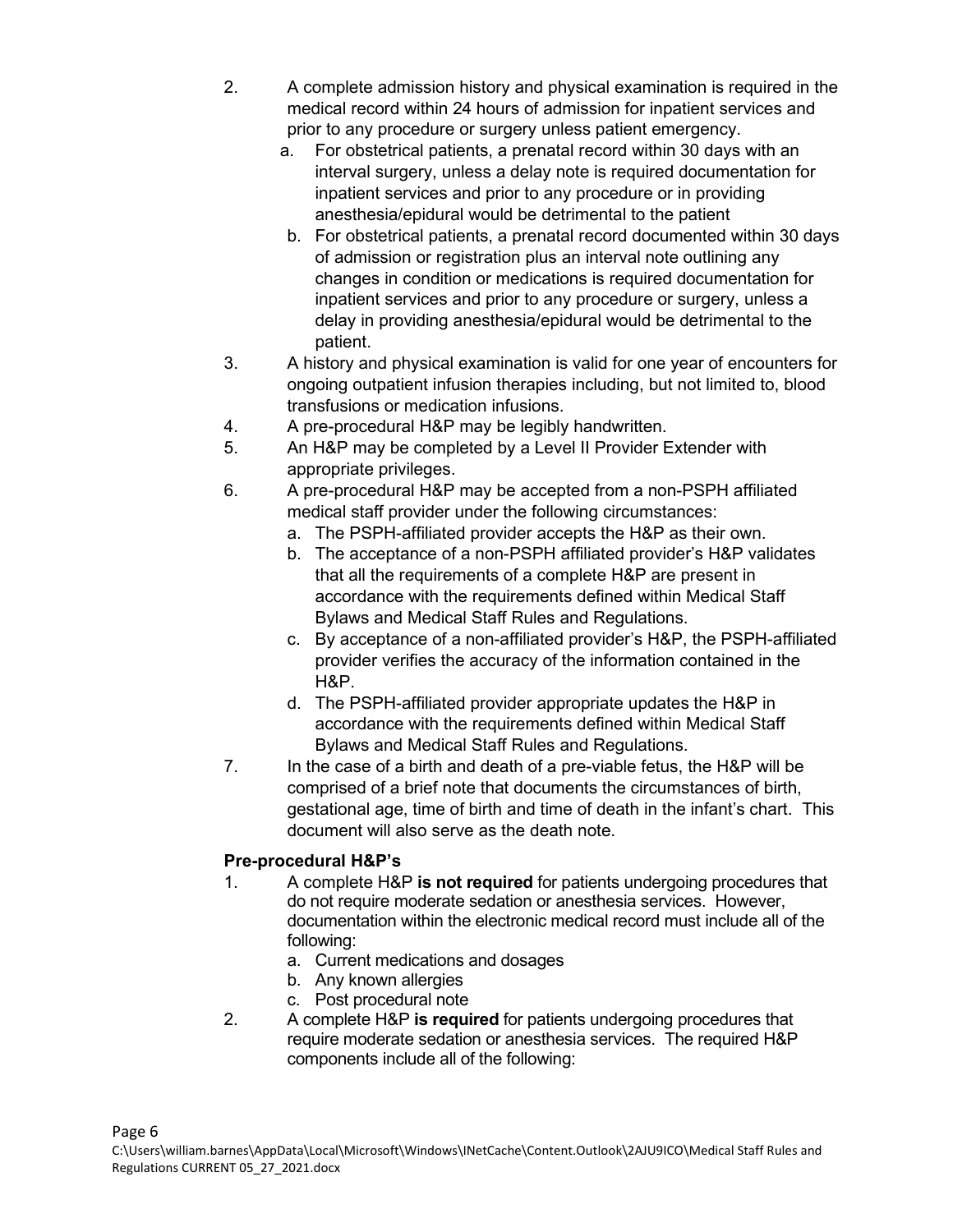a. Required Documentation for Moderate Sedation/MAC

## (1) **HISTORY**

- (a) Indications/symptoms for procedure
- (b) Current medications and dosages
- (c) Any known allergies
- (d) Existing co-morbid conditions

#### (2) **PHYSICAL EXAMINATION**

- (a) Exam specific to the proposed procedure and any co-morbid conditions
- (b) Examination of the heart and lungs by auscultation
- (c) Airway assessment with Mallampati classification (This information may be located elsewhere in medical record.)

#### (3) **PRE-PROCEDURE NOTE**

- (a) Note on day of surgery that evaluates the patient's current status for surgery
- (b) Note can be written by a provider with appropriate clinical privileges
- (c) Note is not required when the H&P are written on the day of surgery
- b. Required Documentation for General, Spinal or Epidural Anesthesia

#### (1) **HISTORY**

- (a) Indications/symptoms for procedure
- (b) Current medications and dosages
- (c) Any known allergies
- (d) Existing co-morbid conditions

#### (2) **PHYSICAL EXAMINATION**

- (a) Exam specific to the proposed procedure and any co-morbid conditions
- (b) Examination of the heart and lungs by auscultation
- (c) Physical examination of body system

# (3) **IMPRESSION AND APPROACH TO TREATMENT**

#### (4) **PRE-PROCEDURE NOTE**

- (a) Note on day of surgery that evaluates the patient's current status for surgery
- (b) Note can be written by a provider with appropriate clinical privileges
- (c) Note is not required when the H&P are written on the day of surgery
- (d) For patients undergoing general or spinal anesthesia, the note must include an anesthesia history and risk assessment by an anesthesiologist
- (e) For patients who are scheduled only for an outpatient MRI under general anesthesia, the anesthesia history and risk assessment performed by an anesthesiologist can serve as the interval note, provided that no changes in the patient's condition have occurred. For patients who are scheduled only for an outpatient MRI under general anesthesia, and the history and physical evaluation from the referring provider is greater than 30 days, the anesthesia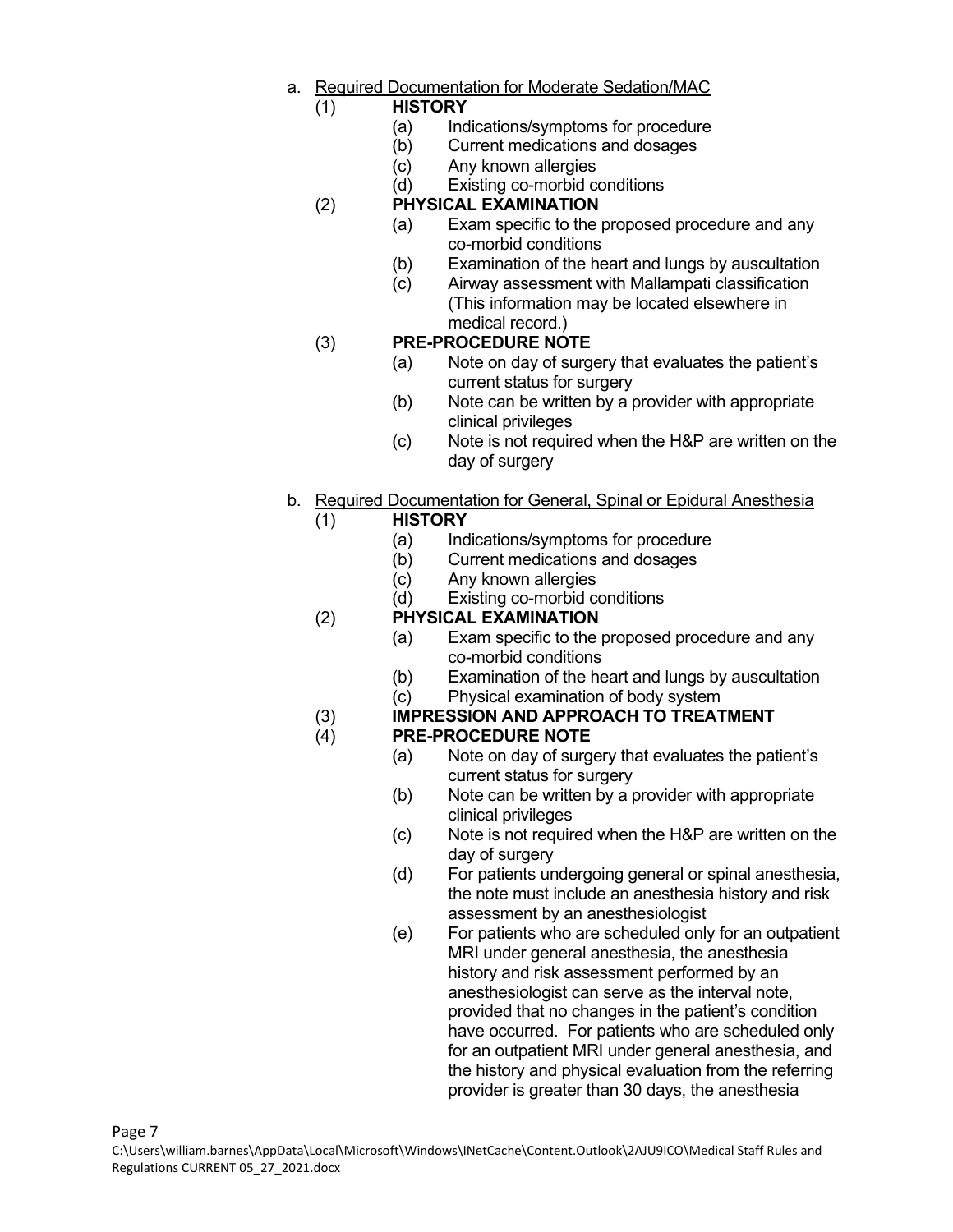history and risk assessment performed by an anesthesiologists can serve as the H&P examination.

- 3. A pre-procedural H&P and all necessary diagnostic studies shall be on the patient's chart and in the admission unit prior to the scheduled start of the case. Exceptions will be made when it can be demonstrated that delay would be detrimental to the patient. Insufficient pre-operative work-up may result in procedural delay or cancellation.
- 4. A pre-procedural H&P is valid for 30 days. When the medical H&P examination are completed within 30 days before admission or registration, an updated examination of the patient documenting any changes in the patient's condition must be completed and documented in the patient's medical records within 24 hours of admission or registration.
- 5. Any changes in the patient's condition must be documented by the provider in an interval note and entered into the patient's medical record with 24 hours of admission or registration, but prior to surgery or a procedure requiring anesthesia services.
- 6. When patients undergo pre-operative evaluation by another provider and the report is used by the surgeon as the pre-operative H&P, the report must be on the patient's chart prior to surgery.

#### **Peri-operative Documentation**

- 1. Operative reports shall be completed immediately following surgery by the surgeon performing the procedure or by the surgeon's Level II Provider Extender.
	- a. The Level II Provider Extender may document the operative note provided that:
		- (1) Operative reports shall be completed immediately following surgery by the surgeon performing the procedure or by the surgeon's Level II Provider Extender.
		- (2) The surgeon performing the surgery co-signs with 48 hours.
		- (3) A physician covering for the surgeon cannot co-sign.
- 2. Co-surgeons are required to dictate their own operative note or co-sign the dictating physician's note.
- 3. Required elements of an operative note include:
	- a. Procedure description
	- b. Post-operative diagnosis
	- c. Surgeon's and assistant's names
	- d. Findings
	- e. Specimens removed
	- f. Estimated blood loss (EBL)
- 4. Operative notes must be present on the chart prior to the patient being discharged from the PACU to the next level of care.

#### **Discharge Summaries**

- 1. Discharge summaries are required on all patients who have been in the hospital greater than 72 hours.
	- a. All admitted obstetrical patients and newborn patients must have discharge summaries.
	- b. For a patient stay less than 72 hours, a progress note, and patient disposition must be entered into the medical record.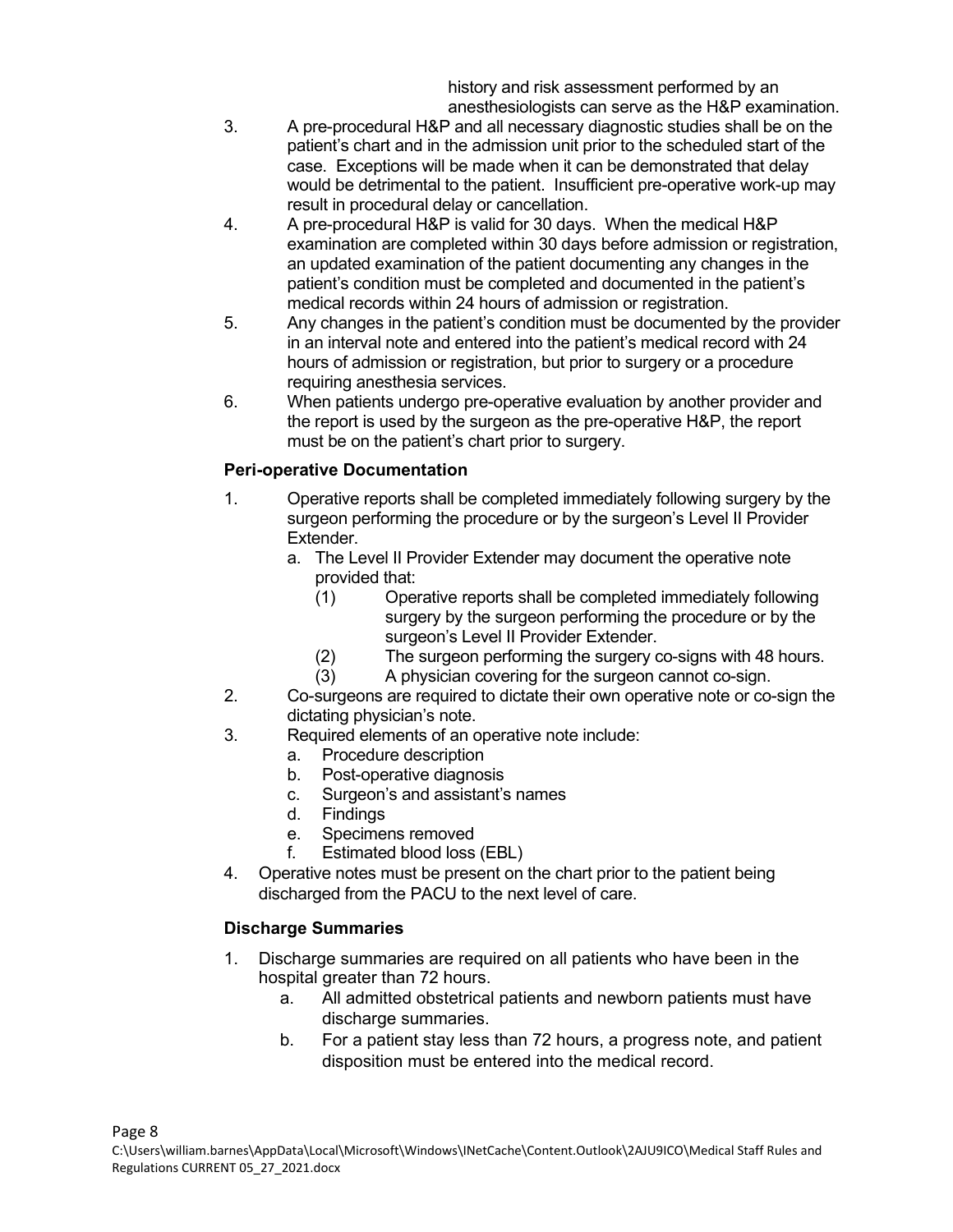- 2. Discharge summaries are required on all hospital deaths, and shall include a discharge note describing the reasons for admission, the hospital course, the events leading to and the case of the death of the patient.
- 3. A discharge summary must include the following:
	- a. Admitting diagnoses
	- b. Pertinent medical history
	- c. Hospital course
	- d. Complications
	- e. Procedures, pertinent laboratory and x-ray findings
	- f. Final diagnoses
	- g. Disposition including any relevant information concerning physical limitations, diet, medications and return appointment
		- (1) Medications listed on the discharge summary must match the medications list given to the patient at discharge.
		- (2) Addendums to discharge summary are required if medications had to be changed after the summary was already completed.

## **H. General Call Responsibilities**

- 1. Each medical staff department is responsible for developing and maintaining appropriate emergency call schedules for those specialties within its department. Emergency call participation by medical staff members shall be in accordance with applicable policies and procedures of the Medical Staff.
- 2. When a member of the Medical Staff reaches the age of 60 and/or other circumstances as approved by their departmental committee, they may request to be excluded from the community call schedule for their specialty.
	- a. To initiate the process, the medical staff member must present his/her request in writing to the applicable departmental committee.
	- b. The departmental committee must provide its recommendation to the Medical Executive Committee.
	- c. Final approval is granted by the Medical Executive Committee.
- 3. If a provider, previously excluded from community call, elects to provide community call coverage for their practice group, that provider will attend any community call patient assigned to the group.
- 4. It is the provider's responsibility to coordinate their practice group(s) call schedule and provide the schedule to PSPH in a timely fashion. PSPH should promptly be made aware of changes in the call schedule.

# **II. Medical Staff Privileging – Appointment and Privileges**

## **A. Departmental Committee Chair Report**

- 1. The appropriate departmental committee chair or chair-appointed designee (hereafter referred to as "chair") will review and document the adequacy of an initial applicant's education, training, experience and current clinical competence for appointment and clinical privileges at PSPH.
- 2. If deficiencies are identified, the chair must document their rationale including reference to any unmet criteria for clinical privileges.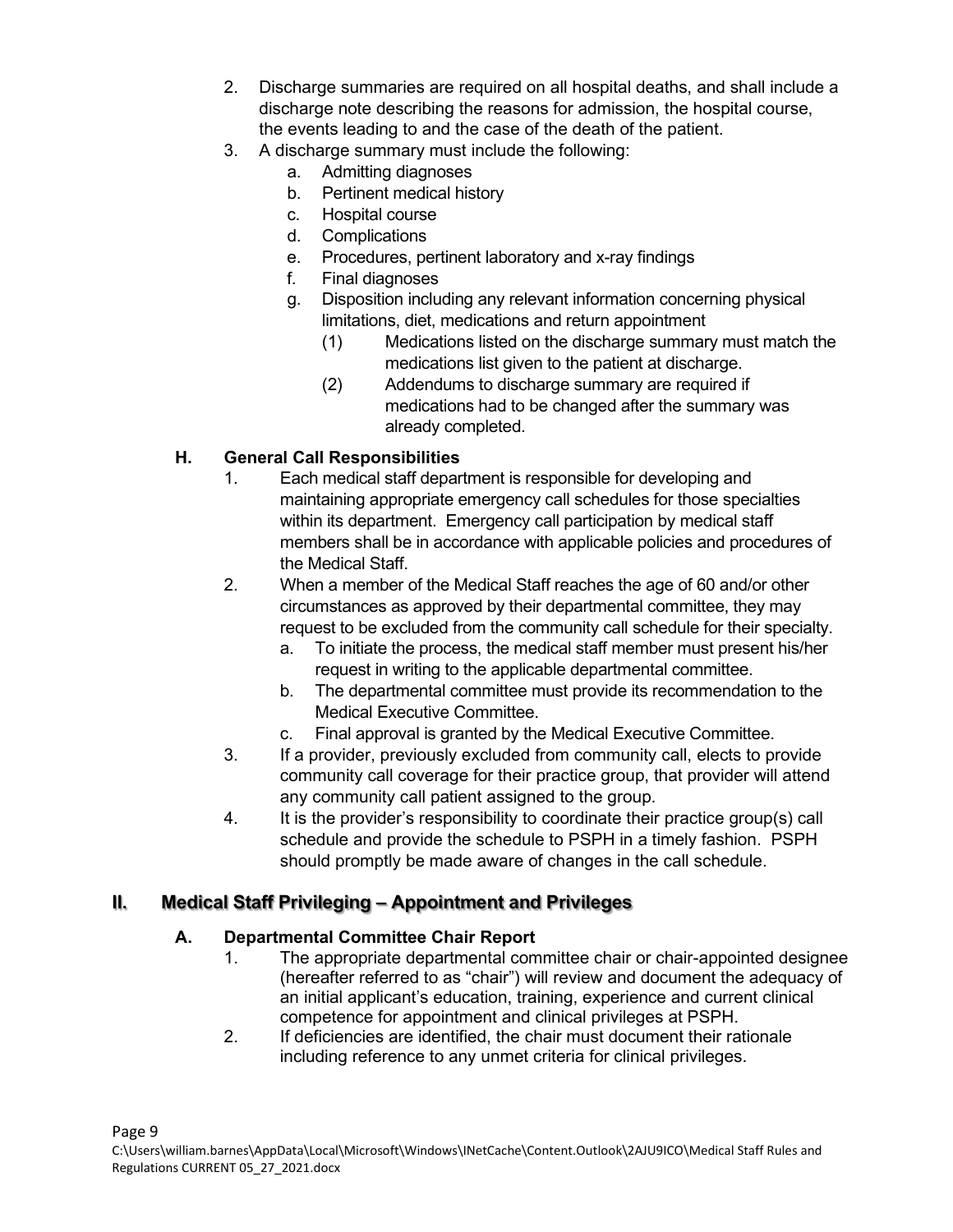- 3. The chair may not defer consideration of any application except when identified inconsistencies exist or identified issues relating to clinical competency require additional follow-up.
- 4. If unable to submit a report, the chair will notify the Credentials Committee.
- 5. The chair's assessment will be added to the applicant's confidential file and will be forwarded to the Credentials Committee for review.

## **B. Credentials Committee Recommendation**

- 1. Upon receipt of the departmental committee chair report, the Credentials Committee will review the applicant's complete application as soon as possible, but no later than its next regularly scheduled meeting.
- 2. The Credentials Committee will forward its findings and recommendations, along with supporting documentation, to the Medical Executive Committee.
- 3. Supporting documentation includes but is not limited to the application form, primary source verifications, privilege requests, documentation of education and clinical activity required in threshold criteria, peer references, the departmental committee chair's report, the Credentials Committee's recommendation; and any opposing views.
- 4. If the Credentials Committee recommends to defer action on the application, a recommendation for approval, modification or denial of staff appointment and clinical privileges must be provided within a reasonable period of time.
- 5. The Credentials Committee shall send the applicant written notice of any action to defer and provide an explanation for deferral.
- 6. The applicant may elect to withdraw their application and/or any of the requested clinical privileges at any time. All requests will become a part of the applicant's credential file.

#### **C. Medical Executive Committee Recommendation**

- 1. The Credentials Committee will forward a summary of the applicant's file, departmental chair report, and Credentials Committee recommendation to the Medical Executive Committee for review at the next committee meeting.
- 2. Upon completion of their review, the Medical Executive Committee will forward the Credentials Committee recommendation to the Community Ministry Board.

## **D. SW Community Mission Board Action**

- 1. The SW Community Mission Board has the delegated authority and responsibility to represent the Board of Directors of Sisters of Providence in Washington in medical staff matters.
- 2. After reviewing the Medical Executive Committee and Credentials Committee recommendations, the SW Community Mission Board may adopt, reject in whole or in part, or refer the recommendation back to the Medical Executive Committee for further consideration.
- 3. If deferred for reconsideration, the authorized representative of the SW Community Mission Board must provide a written statement of the reasons for such referral and set a time limit for the Medical Executive Committee or Credentials Committee to make subsequent recommendations.
- 4. Medical Staff appointment and clinical privileges are granted by the Community Ministry Board. The SW Community Mission Board's authorized representative shall notify each applicant of the SW Community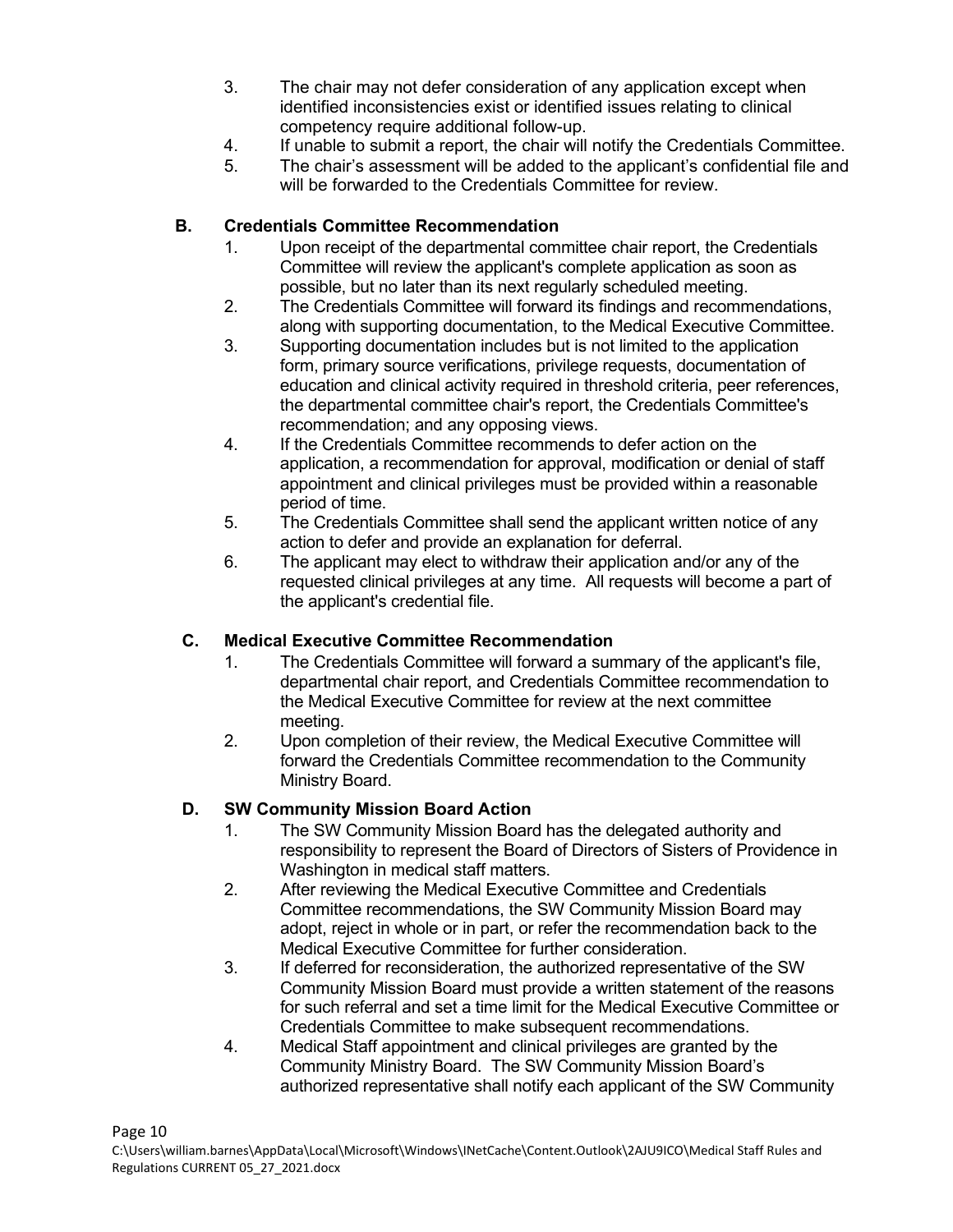Mission Board's final decision. A decision and notice of appointment includes:

- a. The staff category to which the applicant is appointed
- b. The clinical privileges the applicant may exercise
- c. Any membership or privilege that is incomplete or not granted.
- d. The effective from and through dates.
- e. The reappointment date.
- 5. In the case of an adverse Credentials Committee or Medical Executive Committee recommendation, the SW Community Mission Board shall take final action in the matter as provided in the Medical Staff Bylaws.

#### **E. Basis for Recommendations and Actions**

All reports, including the SW Community Mission Board report, must include a recommendation or action taken, with specific reference to the completed application and any other documents considered. Any dissenting opinions during the process must be documented and supported by reasons and references, and transmitted with the majority report.

#### **F. Joint Conference Committee**

- 1. In cases where the SW Community Mission Board decision differs from the Medical Executive and Credentials Committees recommendations the matter will be submitted to a joint conference committee for review and recommendation before final decision by the SW Community Mission **Board** 
	- a. The Joint Conference Committee is an ad-hoc committee
	- b. Membership will include one member of the Credentials Committee, one Medical Staff Officer, a member of the Administration team and the SW Community Mission Board Chair or designee.

#### **G. Time Periods for Processing**

- 1. All individual and groups acting on an application for staff appointment must do so in a timely manner. Except in unusual circumstances, each application will be processed within the time periods below.
- 2. It is not an applicant's right to have an application processed within these precise periods. If the provisions of due process within the Medical Staff Bylaws are activated, the time requirements provided therein govern the continued processing an application.

| Individual/Group                                       | <b>Time Period</b> |
|--------------------------------------------------------|--------------------|
| Administrator (collect and summarize)                  | 45 days            |
| Departmental committee chair (to review and recommend) | 30days             |
| Credentials Committee (to reach recommendation)        | 45 days            |
| Medical Executive Committee (to review and forward)    | 30 days            |
| SW Community Mission Board (to render final decision)  | 30 days            |

#### **III. Changes in Medical Staff Membership**

#### **A. Voluntary Resignation of Medical Staff Membership and/or Privileges**

1. At any time, a medical staff member, allied health professional, Level II provider extender or Level I provider extender may voluntarily resign their membership and/or clinical privileges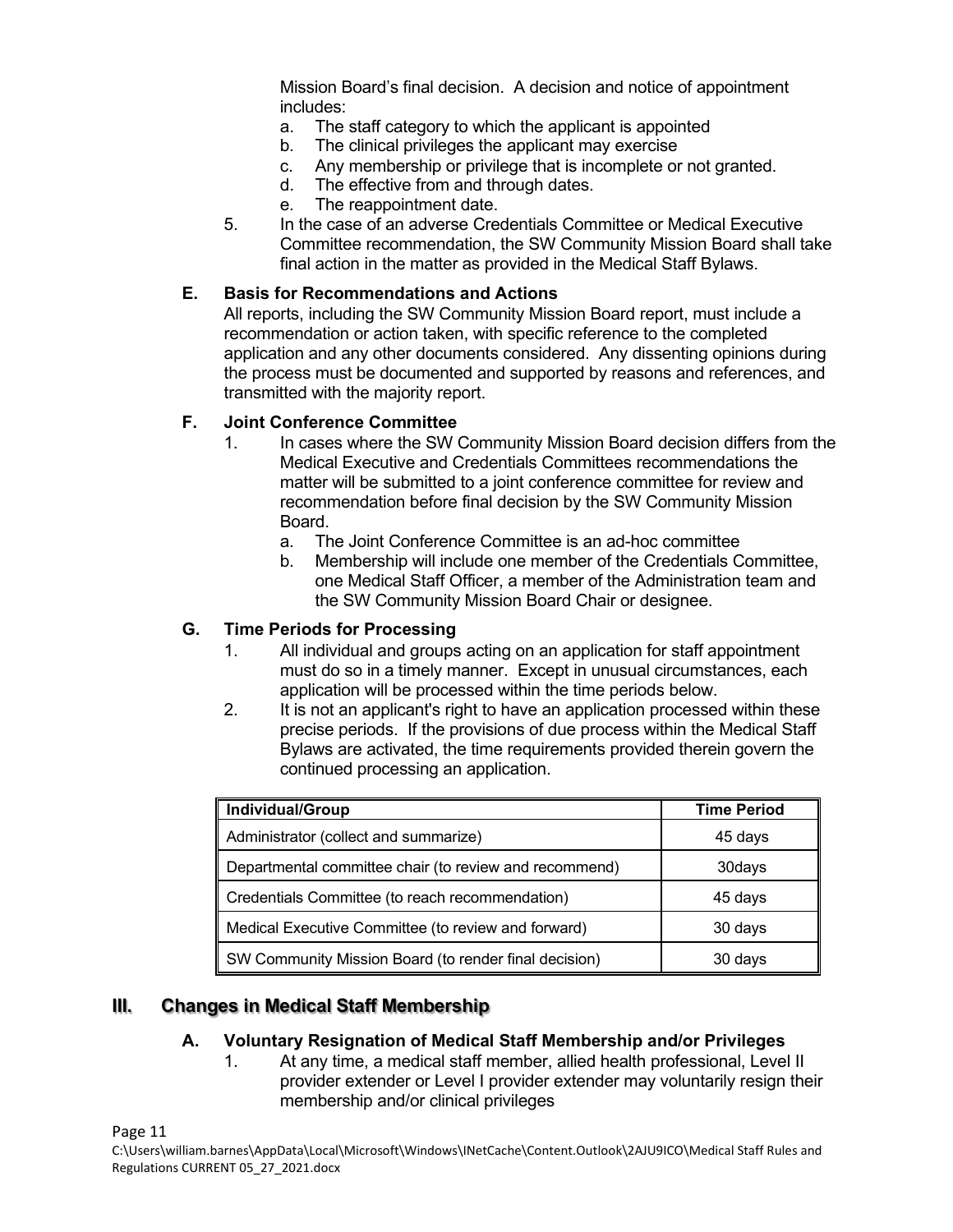- 2. A request for resignation must be received in writing to the Medical Staff Office within 30 days of intended action.
- 3. In the event a Medical Staff member provides shorter notice and does not arrange for call coverage, that fact will be reflected in any references provided thereafter.

## **B. Voluntary Request for Change in Medical Staff Membership**

- 1. At any time, a medical staff member may voluntarily request a change in membership category to an alternate, appropriate category.
- 2. A request for change in membership category must be submitted to the Medical Staff Office.
- 3. A request will be processed in accordance with the medical staff's review and approval process. Adjudication will take approximately 45 days. Current community call responsibilities will remain in effect for all published call schedules.

## **C. Voluntary Request for Additional Clinical Privilege**

- 1. At any time, a medical staff member may voluntarily request additional clinical privileges, provided that documentation is submitted in accordance with established threshold criteria.
- 2. A request for additional clinical privileges must be submitted to the Medical Staff Office.
- 3. A request will be processed in accordance with the medical staff's review and approval process. Approval for additional privileges will take approximately 45 days.

## **D. Involuntary Changes in Medical Staff Membership**

- 1. Advancement to the Member with Privileges Medical Staff category may result in required participation in the emergency room call schedule for inpatient service at PSPH.
- 2. Unless otherwise stated, Members with Privileges who do not have clinical activity at PSPH during any reappointment period will automatically transition to Members without Privileges.

#### **E. Leave of Absence**

- 1. A leave of absence may be requested for medical reasons or for absence from profession or from the community.
- 2. Minimum timeframe for a leave of absence is 3 months; maximum is 12 months.
- 3. All duties and rights of membership, including clinical privileges and payment of dues, are waived during leave of absence.
- 4. A request for reinstatement from Leave of Absence must be submitted to the Medical Staff Office at least 30 days prior to intended reinstatement.
- 5. A summary of relevant activities during the leave of will be required and be reviewed by the Departmental Committee Chair, Credentials Committee, Medical Executive Committee and/or SW Community Ministry Board.
- 6. A medical release from the Medical Staff member's primary or specialty provider is required for a leave of absence related to illness.
	- a. If accommodations are required, they must be included within the medical release.
- 7. A request for reinstatement will require the following:
	- a. NPDB query
	- b. Washington State licensure verification
	- c. OIG/GSA query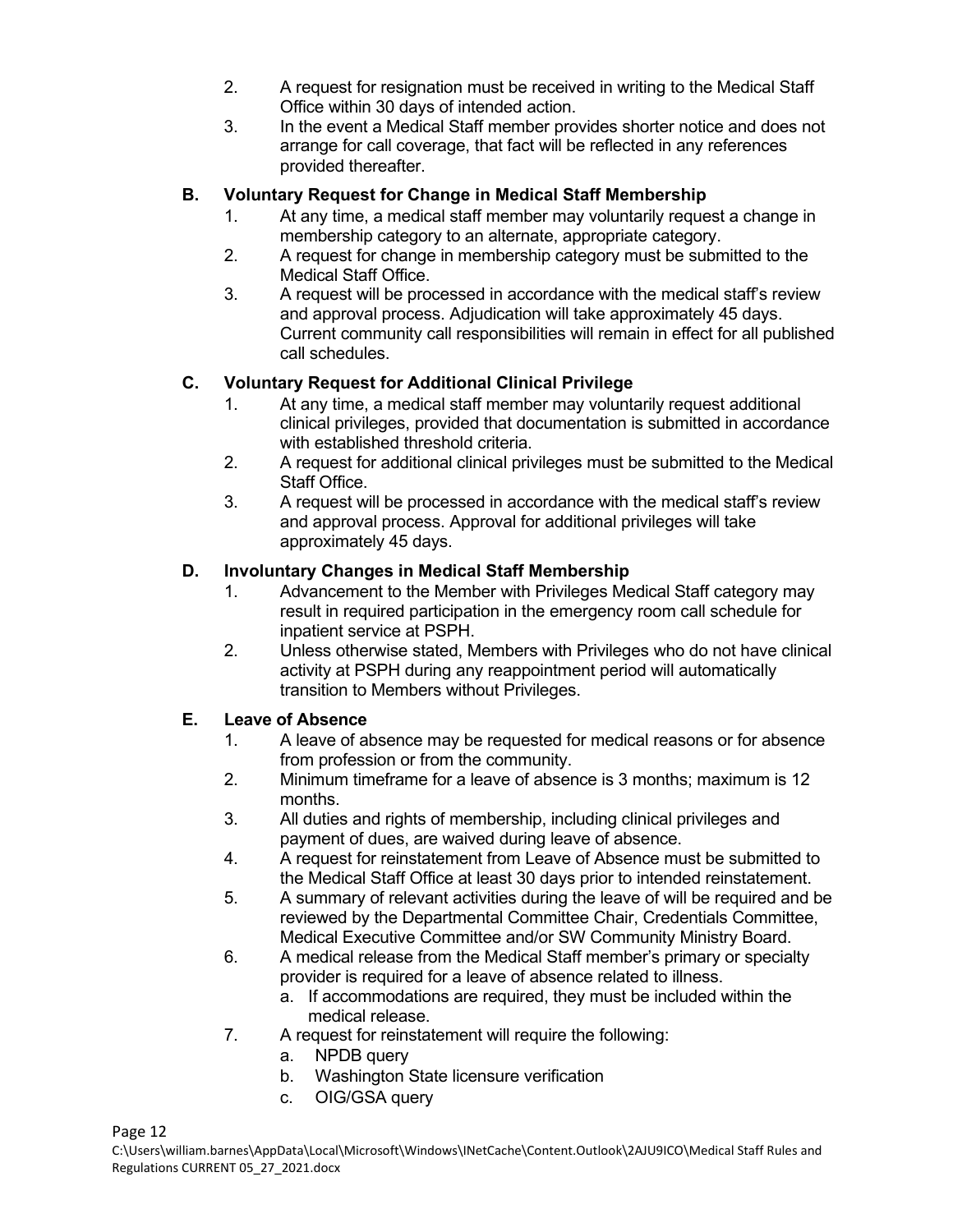- d. Receipt of a current certificate of malpractice insurance
- e. Receipt of a current DEA registration certificate, if applicable.
- 8. New reports identified within the NPDB query or state license verification will require the provider to complete and submit a reappointment application and privileges request (if applicable). In this circumstance, reinstatement will not occur until approval of a reappointment application by the community board.
- 9. If a Medical Staff Provider's reappointment date falls during his or her leave of absence, such reappointment must be accomplished within ninety (90) days after reinstatement.
- 10. If no clinical activity has occurred for 12 months, a training or mentoring plan will be required. Clinical activity is subject to review by the appropriate Departmental Committee Chair(s).

# **IV. Departmental Organization**

## **A. General Principles**

- 1. In accordance with the Medical Staff Bylaws, the Medical Staff is organized by departments.
	- a. The departments of the Medical Staff include:
		- (1) Emergency Medicine
		- (2) Medicine
		- (3) Perinatal Services<br>(4) Primary Care
		- Primary Care
		- (5) Surgery
	- b. Duties of the chair are defined within the Medical Staff Bylaws and Medical Staff Departmental Committee Chair Position Description.
	- c. Duties of departmental committee members:
		- (1) Attend monthly departmental committee meetings.
		- (2) Prepare for meetings by studying the published agendas in advance.
		- (3) Communicate departmental committee decisions to department members.
		- (4) Participate in professional practice evaluations, including review of initial appointment and reappointment files as requested by the chair.
		- (5) Attend Medical Executive Committee in the absence of the departmental committee chair as requested by the chair.
		- (6) Ex-officio members will be determined by individual departmental committees.
		- (7) Attendance of ex-officio staff during confidential executive session discussions is at the discretion of the departmental committee chair.
- 2. Elections of committee members and departmental committee chair will occur on or about September of each year.
	- a. When a vacancy occurs, the departmental committee chair may nominate another provider to the vacant position.
	- b. After nomination and acceptance, the accepting provider's name will be forwarded to the Medical Executive Committee for acknowledgement.
- 3. In accordance with Medical Staff Bylaws, voting members of each department must be medical staff members.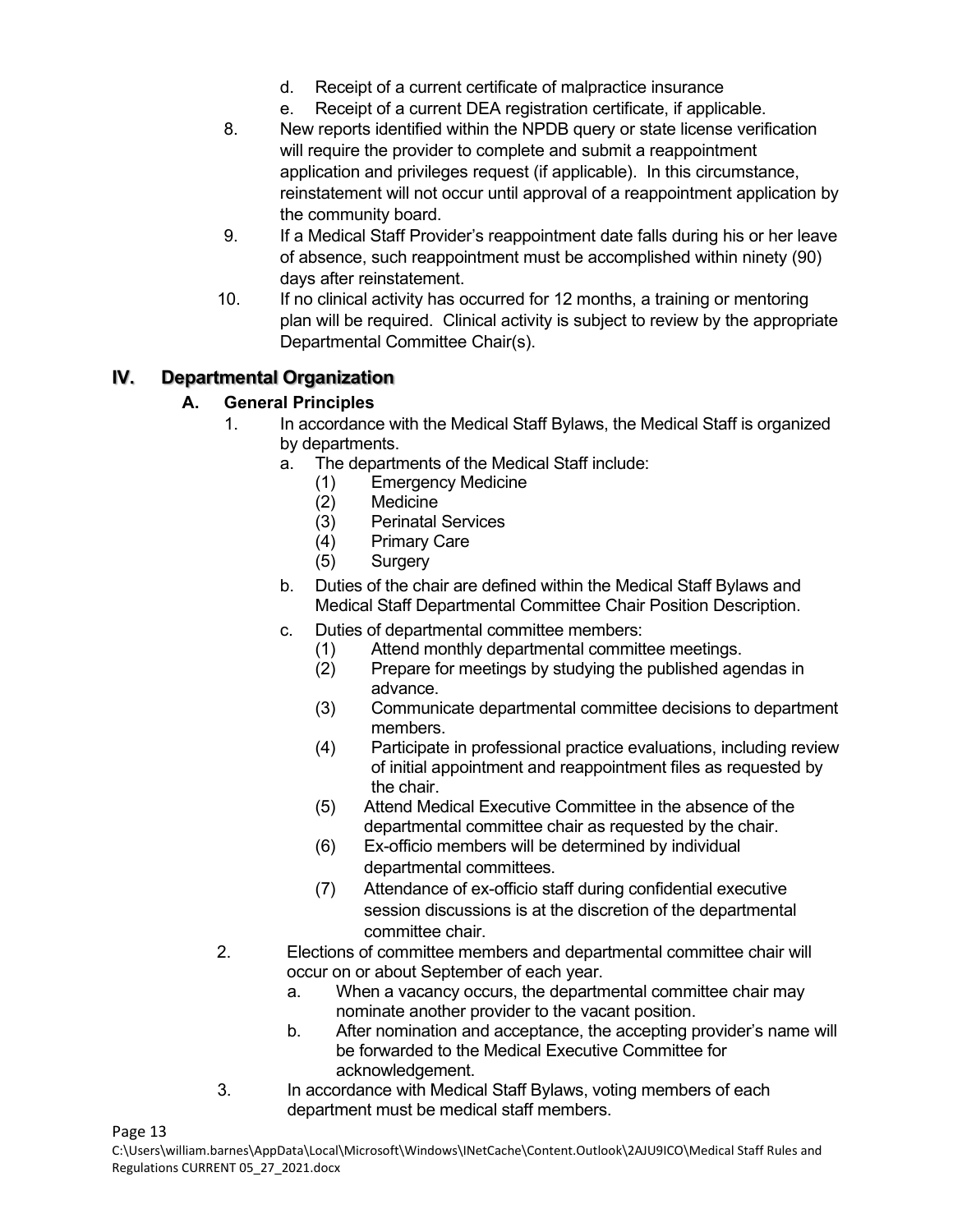4. Each department will receive direction from the Medical Executive Committee and conduct studies/projects/reviews as necessary to achieve the goal of continuous quality improvement as encompassed within the Quality Assessment Process at Providence St Peter Hospital protected under RCW 4.24 and 70.41.

## **B. Emergency Medicine Department**

- 1. The Emergency Medicine Departmental Committee is comprised of nine members
	- a. Departmental Committee Chair
	- b. Olympia Emergency Services Executive Committee Representative
	- c. Olympia Emergency Services Emergency Physician Member
	- d. Internal Medicine Hospitalist Representative
	- e. Surgery Physician Representative
	- f. Olympia Emergency Services At-large ARNP or PA-C
	- g. Emergency Center Nursing Director
	- h. Emergency Center Nurse Clinical Manager
	- i. Emergency Center Educator or other Staff Nurse.
- 2.Nursing representation is participatory and advisory.
- 3. Term of committee membership is two years.
	- a. New members will be approved by ballot forwarded to Emergency Department medical staff members.
	- b. At the end of two years, members will state their preference to continue as a member of the committee or vacate their position.
	- c. Committee membership is limited to a total of three consecutive terms.
	- d. Departing committee member will recommend his/her replacement.
	- e. Term for the departmental committee chair is two years.
		- (1) The chair will be nominated by committee members and approved by ballot forwarded to Emergency Department medical staff members.
		- (2) The chair may serve up to a total of five consecutive two-year terms.

## **C. Medicine Department**

#### **General Principles**

- 1. The Medicine Departmental Committee includes representatives from the following specialties:
	- a. Allergy/Immunology/Dermatology/Endocrinology/Infectious Disease/Palliative Care
	- b. Cardiology
	- c. Diagnostic Radiology
	- d. Gastroenterology
	- e. Internal Medicine, Hospitalist (2)
	- f. Internal Medicine, Non-hospitalist
	- g. Medical Oncology
	- h. Nephrology
	- i. Neurology/Physical Medicine & Rehabilitation; Psychiatry
	- j. Pulmonary Disease
	- k. Term of committee membership is two years.
	- l. New members will be approved by ballot forwarded to Medicine Department medical staff members.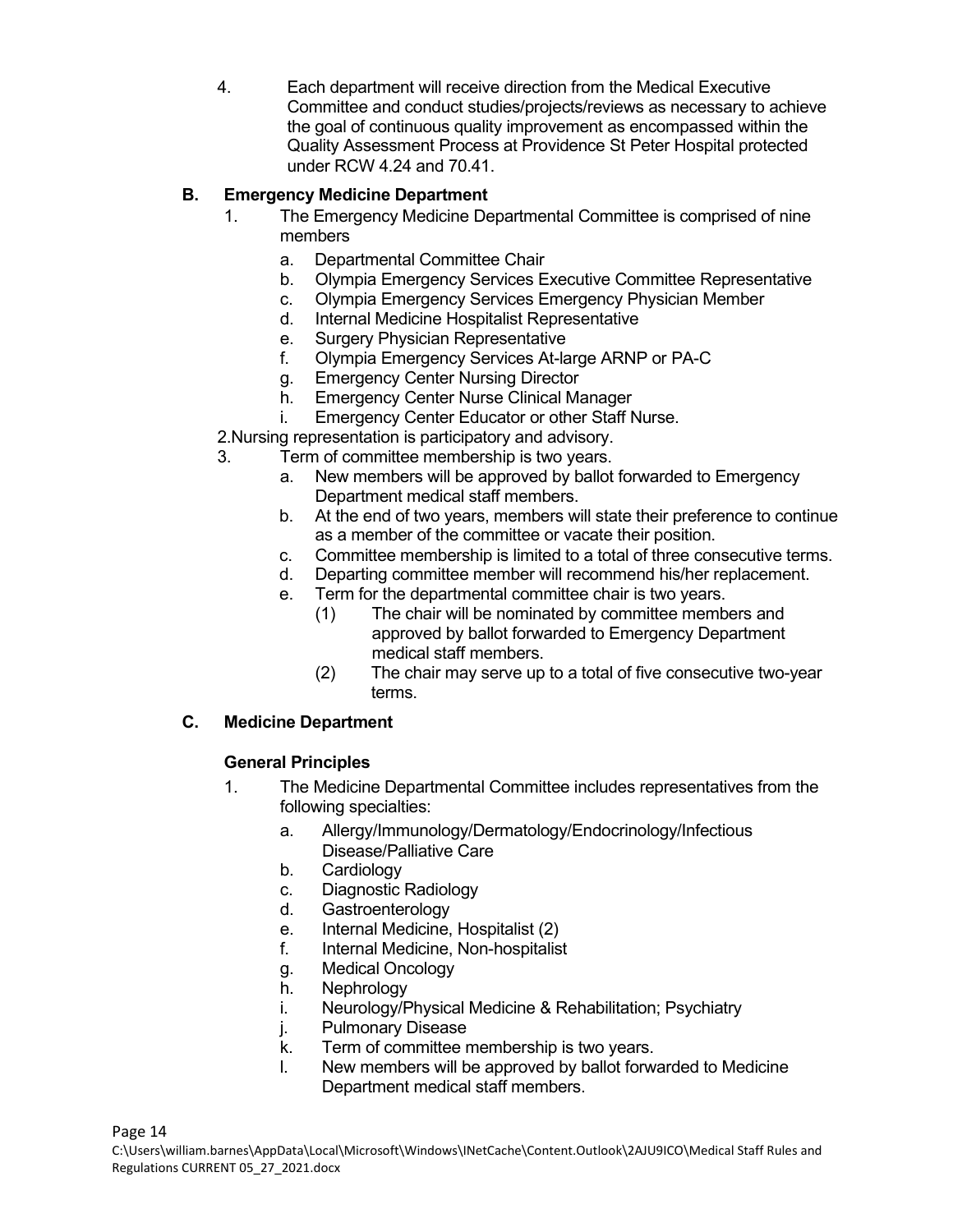- m. At the end of two years, members will state their preference to continue as a member of the committee or vacate their position.
- n. Departing committee member will recommend his/her replacement.
- o. Committee membership is limited to a total of five consecutive terms.
- p. Term for the departmental committee chair is two years.
	- (1) The chair will be nominated by committee members and approved by ballot forwarded to Medicine Department medical staff members.
	- (2) The chair may serve up to a total of five consecutive two-year terms, provided that their total committee membership does not exceed 10 years.
	- (3) The future chair will be recommended by the departing committee chair from the current Medicine Departmental Committee membership.

#### **Psychiatry**

a. Voluntary Admission of Psychiatric Patients

- (1) A patient must have a diagnosis contained in the latest edition of the American Psychiatric Association Diagnostic and Statistical Manual
- (2) A patient must be appropriate for admission to the Psychiatric Unit in the opinion of the admitting provider.
- b. Involuntary Admission of Psychiatric Patients
	- (1) A patient may be admitted involuntarily after being detained by a designated crisis responder as defined by RCW 71.05 on the basis of being a danger to self or other or gravely disabled due to mental illness.
	- (2) A patient may be detained involuntarily for up to six hours or until the next judicial day on the ward on an emergency basis when clinically indicated pending evaluation by the designated crisis responder.
	- (3) Patients under age 18 and in need of immediate inpatient mental health treatment, but refusing to consent to a voluntary admission, may be held for up to 12 hours to enable a designated crisis responder to evaluate the child for possible involuntary commitment.
	- (4) When a patient in the Emergency Center or on the Psychiatric Unit requires evaluation for involuntary detention and the patient's attending physician is unavailable, the designated crisis responder will be called directly by the Psychiatry Unit staff. The attending physician will be informed as soon as possible.
- c. Psychiatrists employed by Providence are responsible for the coordination and provision of their patients' care within Psychiatric Services, as well as associated medical record documentation. In these circumstances, when the principle provider is not readily apparent, the designated principle provider shall default to the Medical Director of Psychiatric Services.

#### **Critical Care**

- a. The ICU Medical Director and designee are charged with expeditious quality care as well as triage duties in the Critical Care Unit.
- b. An ICU provider will review all critically ill patients on a daily basis.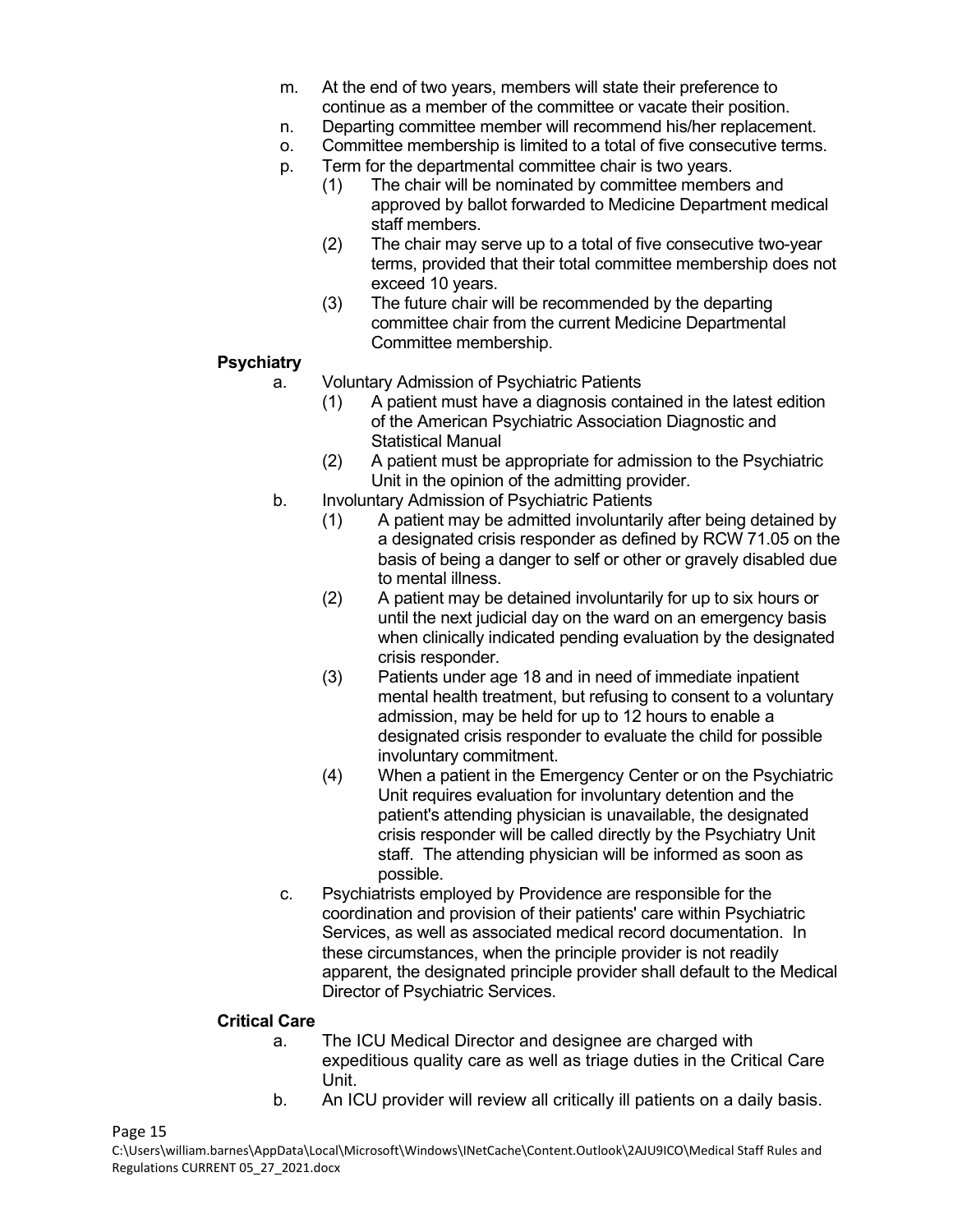- c. The Medical Director or designee may provide consultation for any critically ill patients at their discretion.
- d. Providers providing care for critically ill patients receiving mechanical ventilation for a period exceeding 24 hours must have the appropriate privilege to provide ongoing ventilator management or must obtain a consultation from an appropriate provider.

#### **D. Perinatal Services Department**

#### 1. **General Principles**

- a. The Perinatal Services Departmental Committee is comprised of the following related disciplines:
	- (1) 3 OB Physicians
	- (2) 2 Family Medicine Physicians with delivery privileges (one physician from PSPH Family Medicine Program Faculty)
	- (3) 1 Pediatrician
	- (4) 1 Anesthesiologist
	- (5) 1 OB Hospitalist
	- (6) 1 Pediatric Hospitalist
	- (7) 1 Certified Nurse Midwife
	- (8) 1 Nurse Director, Women's & Children's
	- (9) 1 Nurse Educator, Family Birth Center & Pediatrics
	- (10) 1 Staff Nurse, Family Birth Center
	- (11) 1 Clinical Manager, Special Care Nursery
	- (12) 1 Second or Third-year Family Practice Resident.
- b. Term of committee membership is two years.
	- (1) Departing committee member will recommend his/her replacement.
	- (2) Term of committee membership may be extended by vote of departmental committee members from the members elected to serve.
	- (3) Committee membership is limited to a total of five consecutive terms.
	- (4) Term for the departmental committee chair is a minimum of one year.
		- (a) The Chair must be a medical staff member, in good standing, with obstetrical privileges and with a minimum of one year of experience serving as a Perinatal Services Departmental Committee member.
		- (b) The Chair may serve a maximum of 4 consecutive terms.
	- (5) Candidate for chair and for committee membership positions will be approved by ballot forwarded to Perinatal Services Departmental Committee medical staff members.
	- (6) The Perinatal Services Departmental Committee considers issues of credentialing and professional practice evaluations relative to obstetrics practice.
		- (a) Issues of credentialing and professional practice evaluation relative to pediatrics and anesthesia will be referred to the respective departmental committees with comment from the Perinatal Services Committee.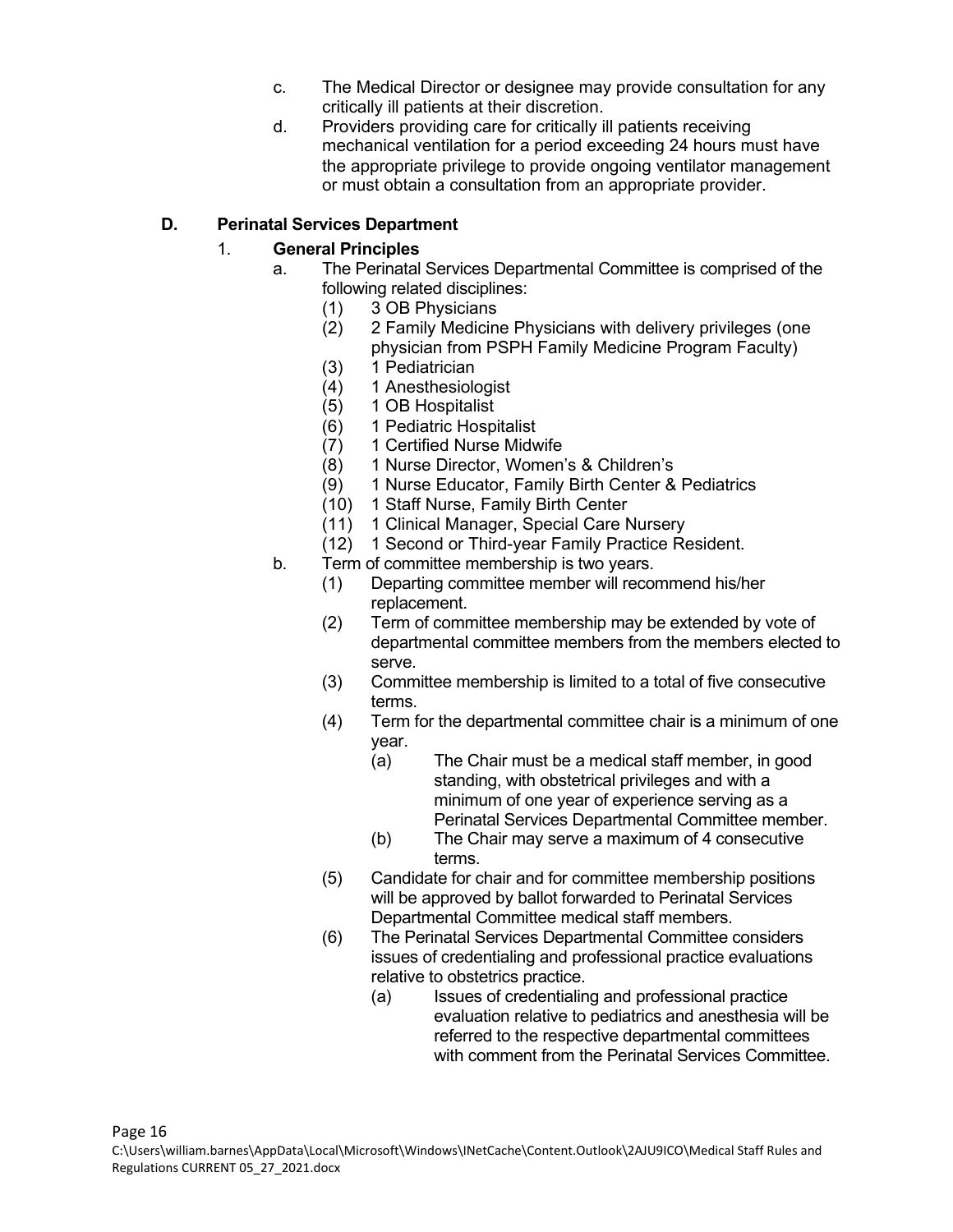- (7) In addition to duties defined for departmental committee members, responsibilities of the Perinatal Services Departmental Committee shall be:
	- (a) Coordinate education for nursing, attending physicians and certified nurse midwives with emphasis on joint training opportunities.
	- (b) Foster an emphasis on patient safety and teamwork, including implementation of the Principles of Partnership.
	- (c) Review and resolve episodes of conflict between team members.
- (8) Executive session professional practice evaluation.
	- (a) The entire Perinatal Services Departmental Committee will review and discuss executive session professional practice evaluation matters in strict confidentiality in order to preserve quality assurance protections.
	- (b) In accordance with the Medical Staff Bylaws, assignment of a quality variation is decided by a majority of the departmental committee's medical staff members.

# **2. General Obstetric Rules**

- a. All high-risk cesarean sections will be performed by a qualified team consisting of a surgeon, an assistant, an anesthesiologist, and attended by a pediatrician or family practitioner with special pediatric privileges for care of the infant.
	- (1) Low-risk scheduled repeat cesarean sections may be attended by a nurse who is qualified to provide newborn resuscitation excluding intubation and umbilical line placement.
- b. The obstetrical care provider will determine responsibility for the baby at every birth and provide care as possible. The policy at Providence St. Peter Hospital and Puget Sound Blood Bank is Rh Immune Globulin (RhoGAM) is indicated for unsensitized Rh negative women at 28 weeks gestation; after abortion, ectopic pregnancy, amniocentesis, abdominal trauma; following delivery of an Rh positive infant. A mini-dose is indicated if gestation is less than 12 weeks. If RhoGAM has been given within the last three months, the Blood Bank should be notified since the passive antibody may still be detectable.
- c. Providers who do not have obstetrical privileges and who admit a pregnant patient 20 weeks or later gestation must request an obstetrical consult.

# **3. General Pediatric Newborn Rules**

- a. The pediatrician or family medicine practitioner with high risk delivery privileges, other than the delivering physician, whose main responsibility is directed toward the care of the infant, will attend any birth at the request of the OB nurse or OB provider and all deliveries with high risk indications.
- b. High risk indications include but are not limited to:
	- (1) Maternal Conditions:
		- (a) Abruptio placenta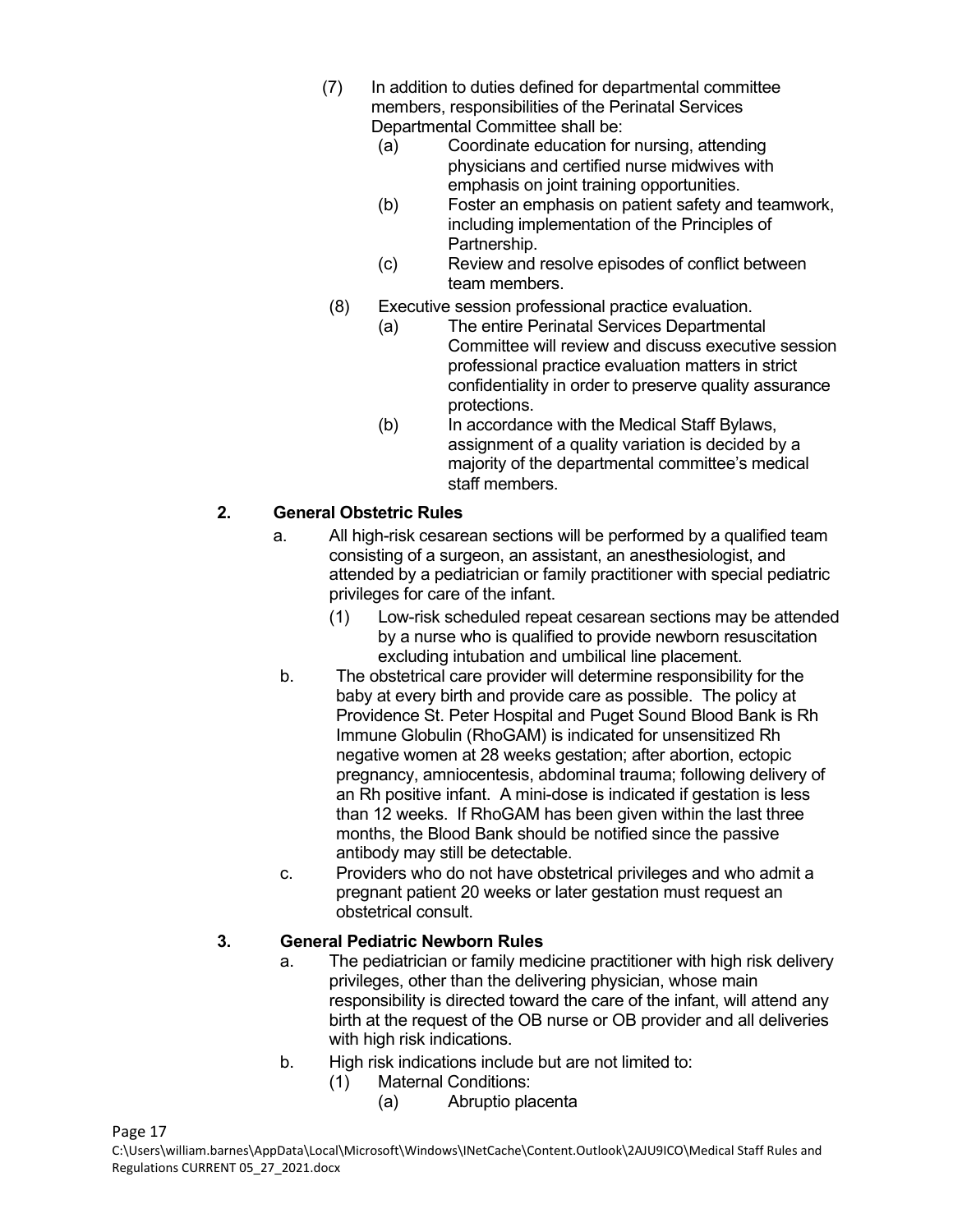- (b) Placenta previa
- (c) Intrapartum hemorrhage
- (d) Pre-Eclampsia with magnesium sulfate
- (e) Emergency cesarean section (0 or 30 minute C-section)
- (f) Cord prolapse
- (2) Fetal Conditions:
	- (a) Category 3 fetal heart rate tracing
	- (b) Premature delivery less than 36 0/7 weeks
	- (c) IUGR (intrauterine growth restriction)
	- (d) Meconium-stained amniotic fluid
	- (e) Multiple births
	- (f) Malpresentation with vaginal delivery
	- (g) Fetal anemia or isoimmunization
	- (h) Fetal hydrops
	- (i) Congenital anomaly anticipated to affect newborn well-being
- c. When it is determined that a physician's attendance at birth is not required solely for care of the newborn, notification of pediatrician or family practitioner immediately after the birth is required for conditions to include:
	- (1) Current maternal perinatal substance abuse
	- (2) Isoimmunization
	- (3) Prolonged rupture of membranes greater than 24 hours
	- (4) Five minute Apgar less than 5
- d. Elective delivery attendance (request for consultation attendance at low risk or repeat cesarean section) may be performed by the pediatrician or family practitioner primarily responsible for the infant, provided the physician is privileged for newborn resuscitation.
- e. The OB physician will be asked to inform pediatricians of scheduled cesarean sections well in advance of the scheduled surgery.
- f. Birth certificate completion is a combined effort between physicians, nursing personnel and Medical Records and will be accomplished at least ten days following the birth of the newborn. The delivering physician is responsible for completion of the obstetrical portion of the confidential information and the physician responsible for the care of the infant is responsible for completion of the confidential information regarding the newborn.

#### **E. Primary Care Department**

#### 1. **General Principles**

- a. The Primary Care Department represents Family Medicine, Pediatrics and relevant subspecialties.
- b. The Primary Care Departmental Committee will be comprised of the following disciplines:
	- (1) 1 Community Pediatrician
	- (2) 1 Pediatric Hospitalist
	- (3) 3 Family Medicine Physicians<br>(4) 1 Office-based Family Medicin
	- 1 Office-based Family Medicine Physician
	- (5) 1 Palliative Care Provider
- 2. Term of committee membership is two years.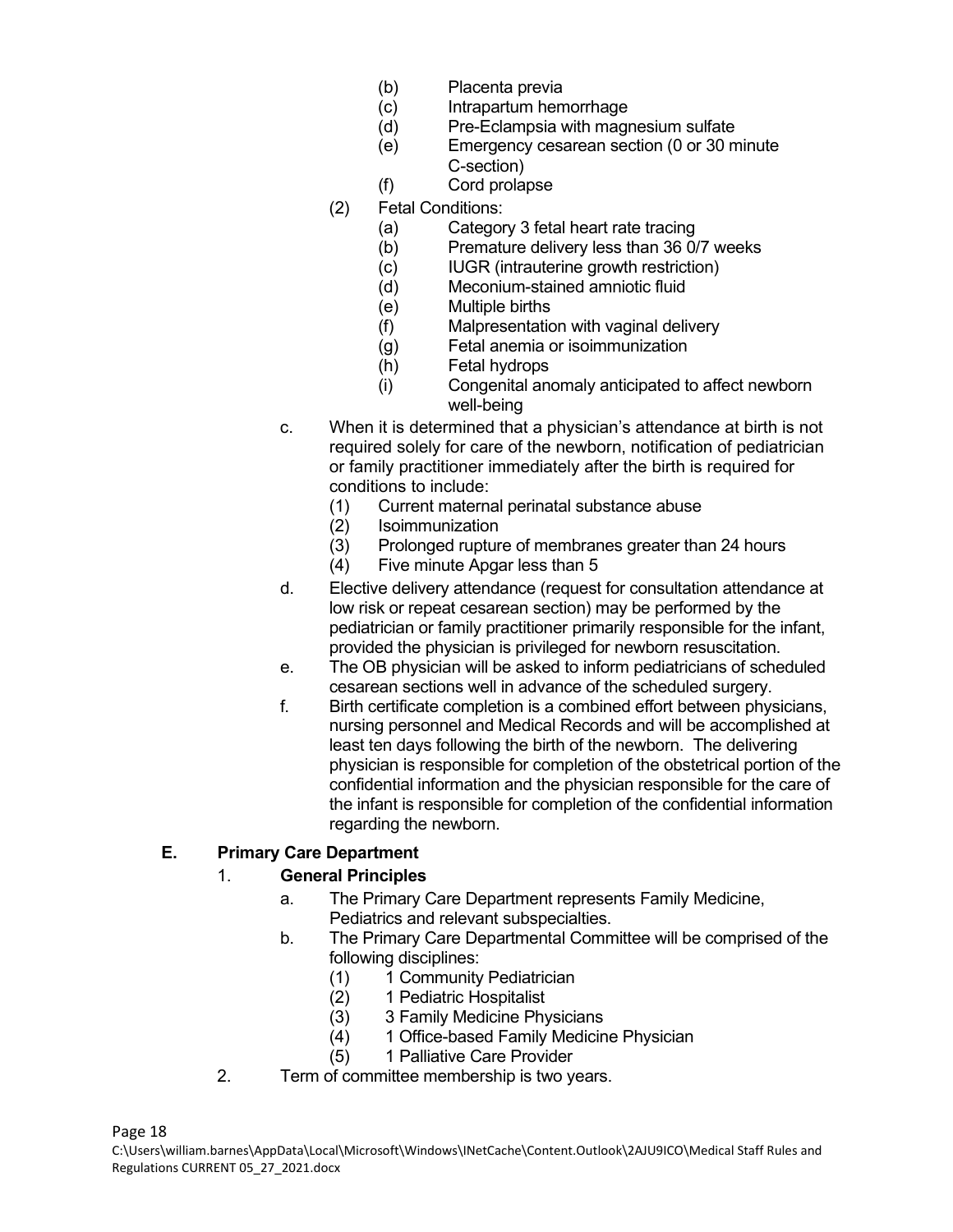- a. Members are encouraged to serve three successive terms (6 years) in order to ensure continuity.
- b. The chair will be nominated by the Primary Care Departmental Committee and approved by ballot forwarded to Primary Care Department medical staff members.
- 3. Pediatrics
	- a. Across all medical staff specialties, a pediatric patient is defined as a patient less than 18 years of age.
	- b. Patient placement will be determined in the best interest of the patient.

#### **F. Surgery Department**

## 1. **General Principles**

- a. The Surgery Department is comprised of the following disciplines:
	- (1) Anesthesiology
	- **Gynecology**
	- (3) Interventional Radiology
	- (4) Pathology
	- (5) Radiation Oncology
	- (6) Surgery
- b. The Surgery Departmental Committee will be comprised of the following disciplines:
	- (1) 1 Anesthesiologist<br>(2) 1 At-large Represe
		- 1 At-large Representative
	- (3) 1 General Surgeon/Vascular Surgeon/Thoracic Surgeon
	- (4) 1 Gynecologist
	- (5) 1 Interventional Radiologist
	- (6) 1 Pathologist
	- (7) 2 Surgical Specialty Surgeons
- c. Term of committee membership is one year.
	- (1) New members will be approved by ballot forwarded to Surgery Department medical staff members.
	- (2) Members are encouraged to serve successive terms in order to ensure continuity.
	- (3) There is no limitation on the number of consecutive terms a member can serve.
	- (4) Term for the departmental committee chair is two years.
		- (a) The chair will be nominated by committee members and approved by ballot forwarded to Surgery Department medical staff members.
			- (b) There is no limitation on the number of consecutive terms a chair can serve.

#### 2. **Community Call**

- a. Surgery Department medical staff members with privileges are assigned call responsibilities as defined in Medical Staff Bylaws
	- (1) An exception may occur when community call coverage is provided by a separate contract between physician(s) and hospital administration.
	- (2) Included within community call responsibilities for Surgery Department medical staff members with Core Gynecology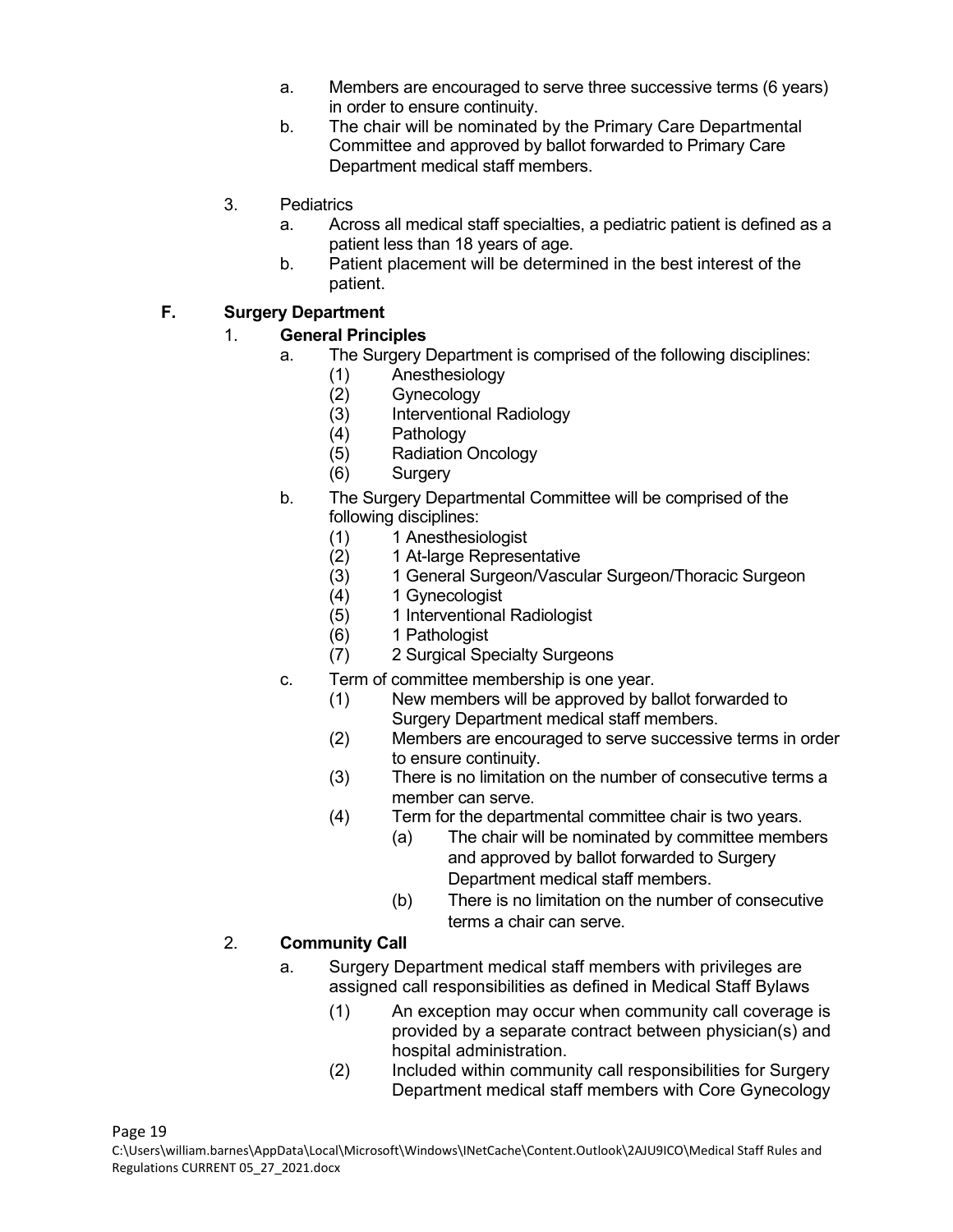Privileges is the requirement to provide back-up coverage to OB hospitalists with Core Gynecology Privileges.

- (a) The OB hospitalist with Core Gynecology Privileges has the responsibility of contacting the gynecologist on call.
- (b) The gynecologist on call must provide assistance or accept primary care responsibility of the patient.
- (3) In the event that a physician that has been excluded from community call is scheduled to provide community call coverage for his or her practice group, it is expected that the physician will attend any community call patient for which he or she is called.
- (4) The general surgery call schedule will be published only with the name of the surgical hospitalist on call. Back-up will be provided by non-hospital general surgeons on an as-needed basis, as determined by the on call surgical hospitalist.
- (5) There are no vascular surgeon community call requirements defined for the Providence St. Peter Hospital Medical Staff Organization due to no capability or capacity.
- (6) Required urology community call coverage is a 1 in 7 day call rotation.
- (7) Required ENT community call coverage is an approximate average of 1 in 5 days per month.

## 3. **Surgery Scheduling**

- a. For 7:30 a.m. start cases, the anesthesiologist and surgeon will adhere to start time policy as outlined in Perioperative Services policy.
- b. For "to follow" cases, the anesthesiologist and surgeon will be available at the posted time.
- c. If the operating surgeon is more than 20 minutes late, the Medical Director of Perioperative Services, Director of Perioperative Services or designee may use his or her discretion to reschedule.
	- (1) The primary surgeon is responsible for procuring an assistant in all cases where one is required in order to assure the safety of the patient, to expedite the procedure, to assure adequate exposure or for whatever purpose such assistance is required for satisfactory completion of the surgical procedure.
- 4. Pre-operative Requirements
	- a. Are available in the Pre-operative Testing Policy.
- 5. Pathology Standards
	- a. Are available in the Pathology Standards Policy.
- 6. Trauma Multidisciplinary Committee
	- a. The Trauma Multidisciplinary Committee reports results which require consultation, advice or formal action to the Surgery Departmental Committee. The Surgery Departmental Committee is accountable to the Medical Executive Committee, which is a multispecialty medical committee directing medical care at Providence St. Peter Hospital.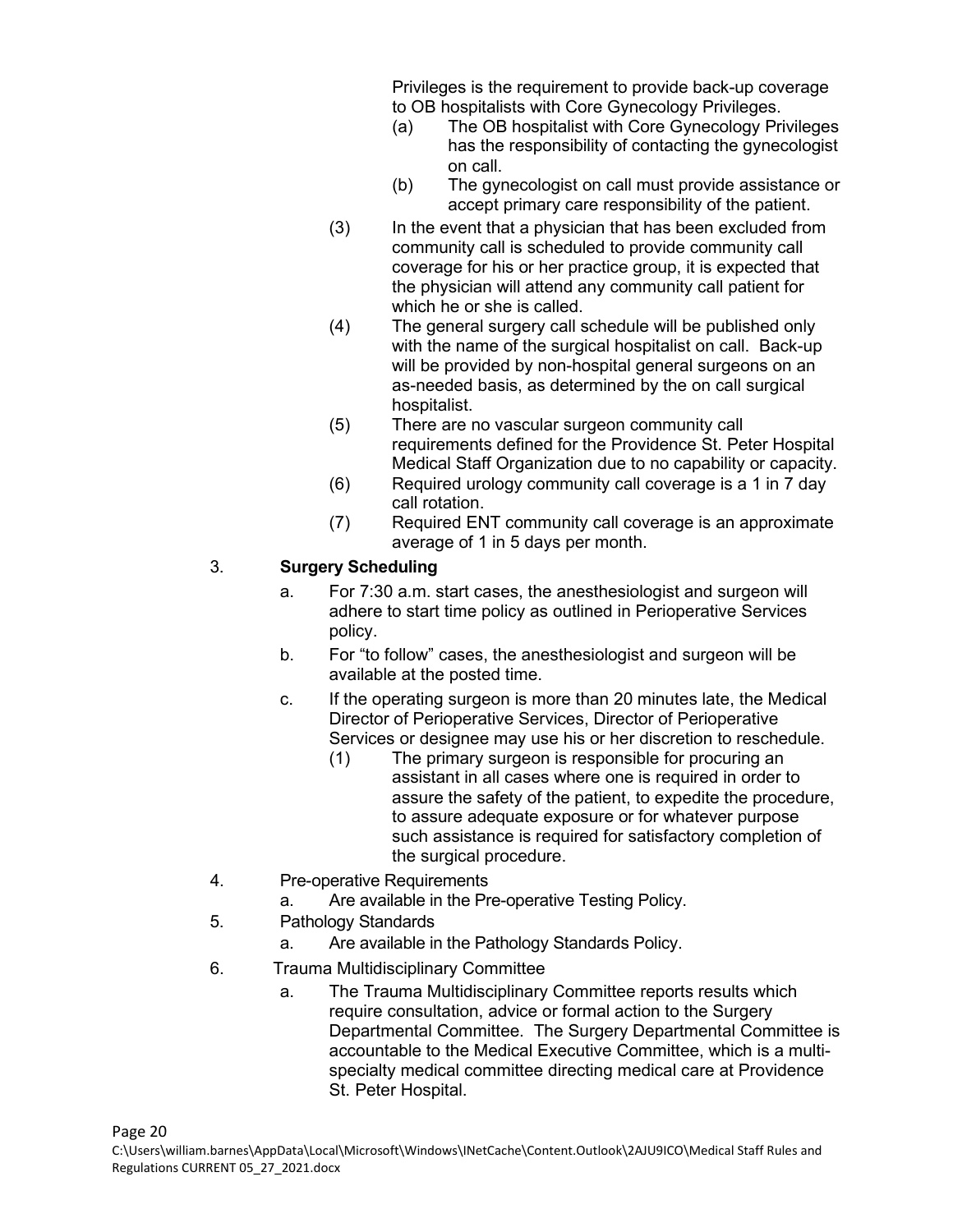- 7. Perioperative Services Medical Director
	- a. The Perioperative Services Medical Director is chartered to oversee daily operations in the Perioperative Services Department and is empowered to make and implement changes that improve efficiency and improve patient and physician satisfaction while maintaining high quality patient care. The Perioperative Services Medical Director may bring issues to the Surgery Departmental Committee for input and information.

## **V. Pharmacy and Therapeutics**

- A**.** The Providence St. Peter Hospital Medical Staff Organization delegates its authority for formulary decision-making to the centralized Providence Health & Services formulary process, led by a representative PH&S formulary committee of experts in medicine, pharmacy and nursing through the system and continuum of care.
	- **1.** The Providence St. Peter Hospital Medical Staff Organization will at all times be engaged in the formulary determination process, which ensures patients of Providence and its affiliates are provided with safe, highquality and affordable medications through the continuum of care.
	- **2.** The Providence St. Peter Hospital Medical Staff Organization, through the Southwest Washington Region Pharmacy and Therapeutics Committee, will accept and adhere to the outcomes of the centralized Providence Health & Services formulary process.
	- **3.** An individual provider of the Providence St. Peter Hospital Medical Staff Organization may petition a formulary decision through the centralized Providence Health & Services formulary appeal process.
		- a. The burden of proof of value (safety, efficacy, and cost) will be borne by on the individual(s) who advocates an alternative.
		- b. Any appeal will be in coordination with a lead pharmacist who is a member of the Southwest Washington Region Pharmacy and Therapeutics Committee.
- B. Adverse drug reaction will be reported through the PSPH Adverse Drug Reaction Reporting and Classification Program.

## **VI. Reviews/Revisions to Medical Staff Rules and Regulations**

- **A.** At a minimum, the Medical Executive Committee's review of these rules and regulations shall occur every three years.
- **B.** Revisions to these rules and regulations are authorized by the Medical Executive Committee. Revisions shall become effective upon approval of the SW Community Ministry Board.

**ADOPTED** by the Medical Staff of St. Peter Hospital and approved by Executive Committee and Governing Board 10/27/1978.

**REVISED** by the Medical Staff of Providence St. Peter Hospital and approved by Medical Executive Committee and Community Ministry Board on 9/22/2016.

**REVISED** by the Medical Staff of Providence St. Peter Hospital and approved by Medical Executive Committee and Community Ministry Board on 8/22/2017.